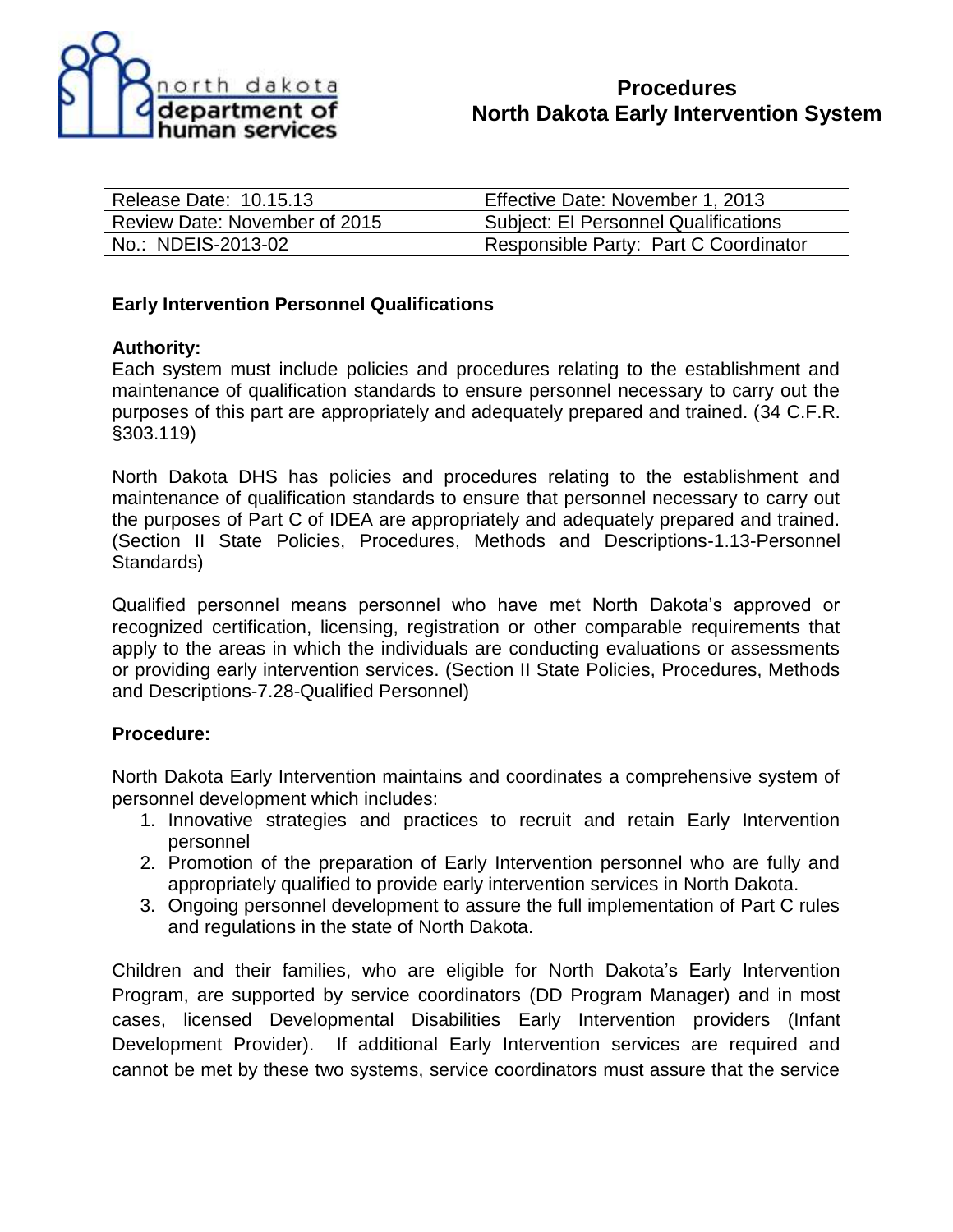is provided by personnel, who are licensed to practice their profession in the state of North Dakota and have the needed expertise to address the child and/or family's need.

It is the requirement of the North Dakota Early Intervention Program to:

- 1. Support coordinated training and professional development opportunities to ensure that Early Intervention personnel, whether employed or contracted, are appropriately knowledgeable and skilled in the delivery of early intervention services and understand the basic components and requirements of the ND Early Intervention program;
- 2. Establish and maintain consistent, statewide personnel qualifications for all employed or contracted personnel;
- 3. Assure that each professional adheres to their licensure requirements and standards of practice;
- 4. Monitor both employees and contractors to ensure adherence to the personnel requirements; and
- 5. Use a flexible combination of methods to ensure that personnel are trained by:
	- a. Providing training directly to personnel
	- b. Developing and sharing training across agencies
	- c. Contracting with knowledgeable individuals organizations to provide training.
	- d. Sponsoring or endorsing existing conferences or training events that promote the knowledge and skills of early intervention personnel and/or the awareness and understanding of the ND Early Intervention program.

The Early Intervention Personnel Qualifications include educational qualifications and North Dakota's Early Intervention Competencies. Both apply to any personnel who are providing early intervention services to children and their families.

#### **Educational Qualifications:**

Below are the requirements for service coordinators and early intervention providers:

- 1. **Service Coordination**: Service Coordination for the North Dakota Early Intervention Program is provided by Developmental Disabilities Program Management (DDPM). DDPM's are employed by the state of North Dakota through regional Human Service Centers. Personnel tasks, such as hiring, termination, personnel development and evaluation, are performed at the regional level by assigned administrative personnel called Developmental Disabilities Regional Program Administrators. There are eight Human Service Centers in North Dakota with distinct catchment areas.
	- a. To serve in the capacity of a service coordinator, personnel must meet the following requirements:
		- i. One year of experience as a Developmental Disabilities Program Manager I in the ND Department of Human Services or meet the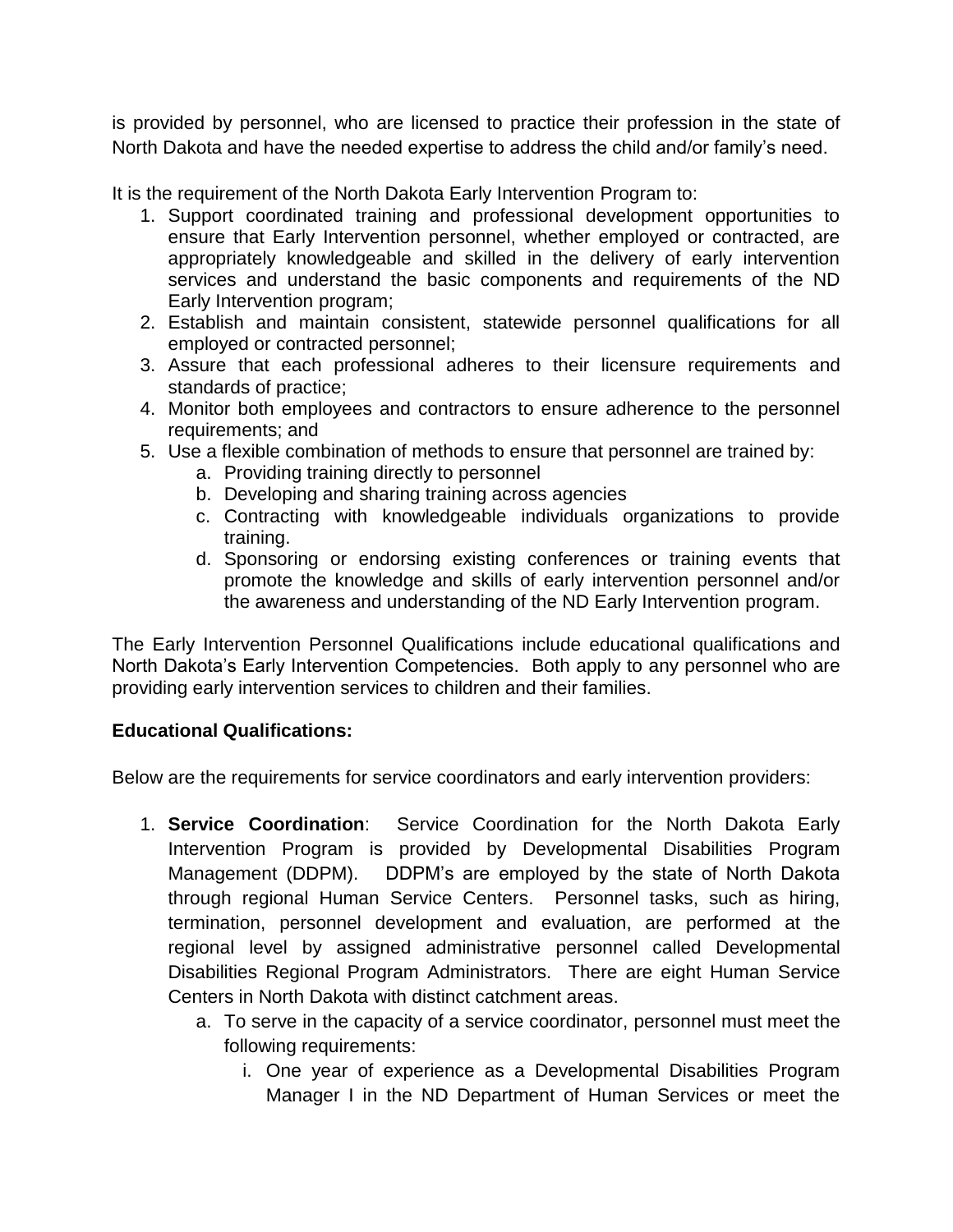following definition of a Qualified Developmental Disabilities Professional (QDDP):

- 1. "A person who has at least one year of direct care experience working with persons with a mental illness or a developmental disability; **and**
- 2. Has a bachelor's or master's degree in one of the following fields (Certification or licensure in one of the below fields is not required for a QDDP designation):
	- a. Social Work,
	- b. Psychology,
	- c. Counseling,
	- d. Nursing,
	- e. Occupational Therapy,
	- f. Physical Therapy,
	- g. Child Development and Family Science,
	- h. Communication Disorders (included audiologist or speech pathology),
	- i. Severely Multiply Handicapped;
	- j. Special Education;
	- k. Vocational Rehabilitation,
	- l. Sociology,
	- m. Elementary Education,
	- n. Recreation Therapy,
	- o. Human Resource Management (Human Services track), **or**
- 3. Is a doctor of medicine
- 2. **Early Intervention (Infant Development) Provider**: The majority of Early Intervention services are delivered through provider agencies that are referred to as Infant Development providers. These provider agencies must be licensed through the Department of Human Services – Division for Developmental Disabilities to provide developmental disabilities services, which includes Infant Development. The licensed providers also enter into a service agreement with the Department of Human Services – Division for Developmental Disabilities which stipulates requirements to comply with state and federal regulations. Personnel tasks, such as hiring, termination, personnel development and evaluation, are performed by the licensed agency.

Infant Development providers are reimbursed for four services: Home Visits, IFSP Development, Consultation, and Evaluation/Assessment. Below is the description of the personnel qualifications that are required for the four services: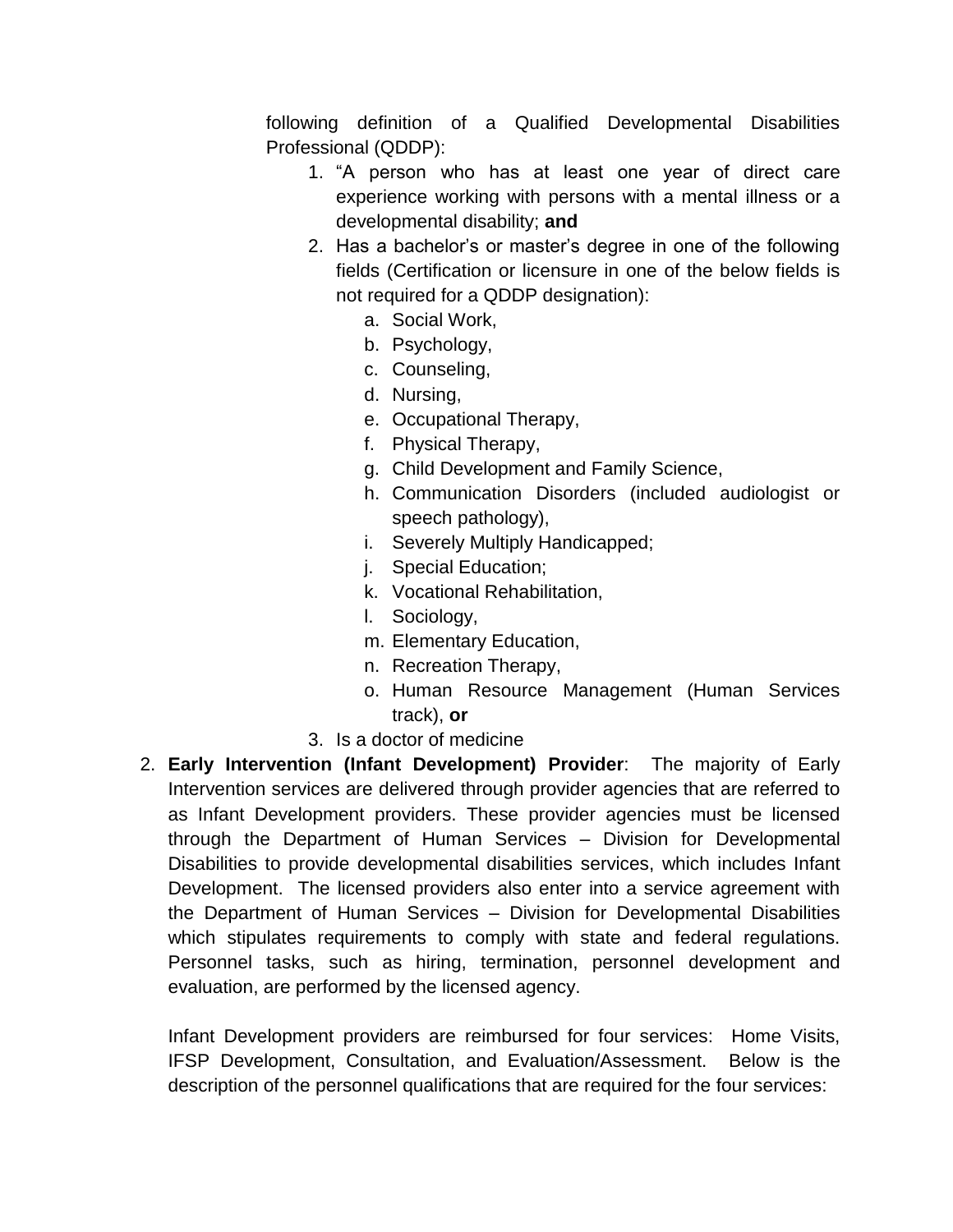- a. The personnel qualifications required to complete **home visits and IFSP development** are as follows:
	- i. At a minimum, have a Bachelor's degree and license to practice in the state of North Dakota, with preference given to those with coursework, practicum, and experience with infants and toddlers with disabilities and their families in the following disciplines:
		- 1. Early Childhood Education
		- 2. Early Childhood Special Education
		- 3. Nursing
		- 4. Occupational Therapy
		- 5. Physical Therapy
		- 6. Social Work
		- 7. Special Education
		- 8. Speech Language Pathology
- b. The personnel qualification required to complete **evaluations/ assessments** are as follows:
	- i. At a minimum, have a Bachelor's Degree and license to practice in the state of North Dakota, with preference given to those with coursework, practicum, and experience with infants and toddlers with disabilities and their families in the following disciplines:
		- 1. Early Childhood Special Education
		- 2. Occupational Therapy
		- 3. Physical Therapy
		- 4. Social Work
		- 5. Speech Language Pathology
- c. The personnel qualifications required to complete **consultations** are as follows:
	- i. At a minimum, have a Bachelor's degree and license to practice in the state of North Dakota, with preference given to those with coursework, practicum, and experience with infants and toddlers with disabilities and their families in the following disciplines:
		- 1. Audiology
		- 2. Early Childhood Special Education
		- 3. Dietician/Nutrition
		- 4. Occupational Therapy
		- 5. Physical Therapy
		- 6. Psychology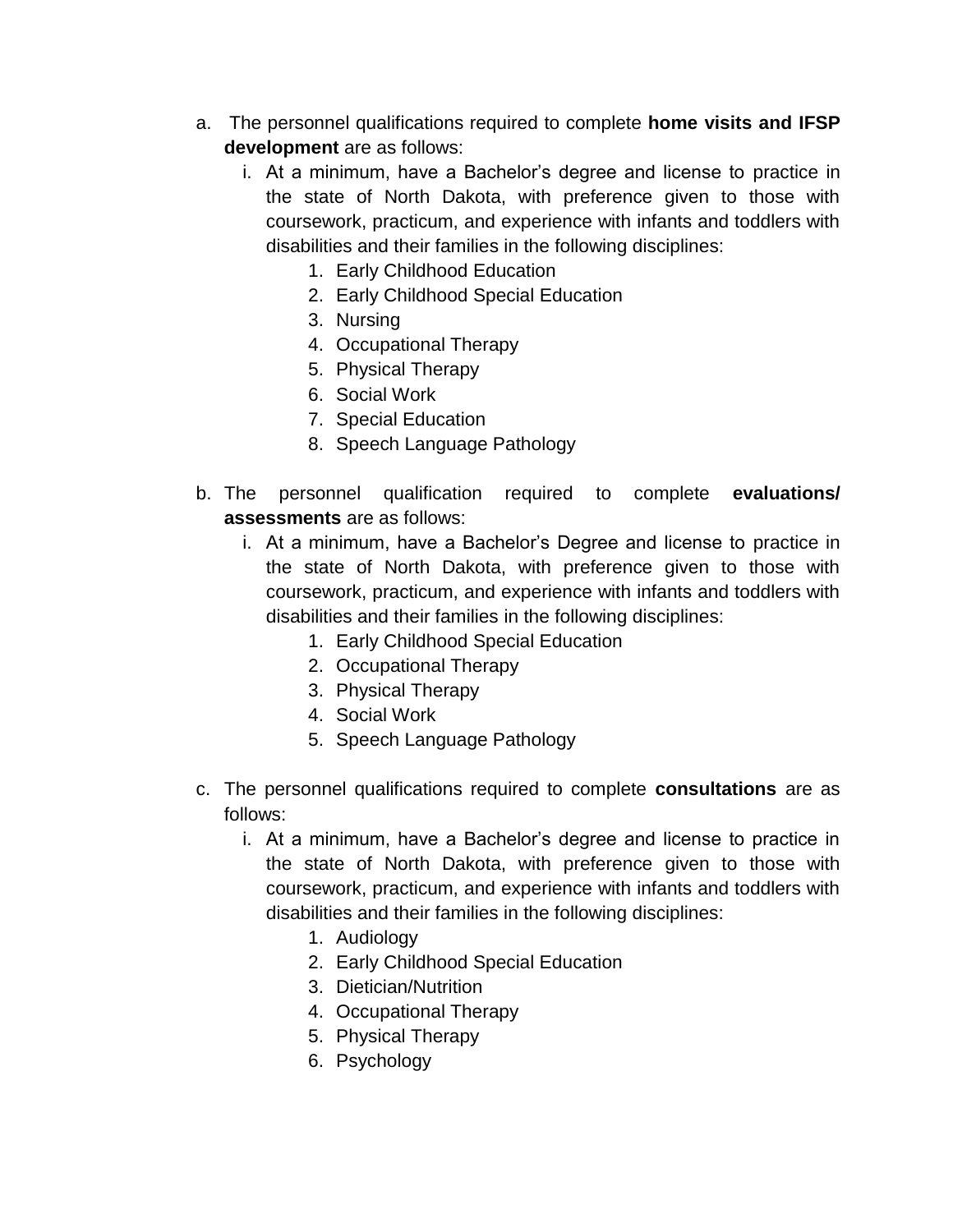- 7. Nursing –only in situations when it is needed for the child to participate in another Early Intervention service
- 8. Social Work
- 9. Speech-Language Pathology

Personnel in the above listed professions who will be performing the tasks of evaluation/assessment and consultation should follow the guidance of their professional standards.

#### **Infant Development Personnel Exceptions**

The above standards apply to all personnel hired or contracted to provide Infant Development services after November 1<sup>st</sup>, 2013. Personnel currently hired or contracted under previous standards to provide ID services prior to November 1<sup>st</sup>, 2013 may be retained to conduct Home Visits and Plan Development, however, must meet criteria included in this procedure, related to conducting evaluation/assessment and providing consultation.

In exceptional cases where the region documents that they have been unable to hire qualified personnel, approval is required from the State Part C Coordinator prior to hiring. First, the region must document their attempts at hiring qualified personnel by filling out the "Exceptional Circumstances in Hiring" form, see Appendix A. The State Part C Coordinator will consider the application and if approved, outline the acceptable terms for hiring.

In these exceptional cases, the following circumstances will occur:

- 1. The hiring entity, along with the candidate for hire, must develop and complete a written plan to meet the established personnel requirements necessary to perform the duties. The written plan must include a proposal of the ID services that may be performed and the level of supervision required. A timeline for completion must be included and approved by the State Part C Coordinator.
- 2. Documentation of the candidates' progress in completing the plan will be reviewed quarterly with the State Part C Coordinator and updated by the hiring entity in the candidate's personnel file.
- 3. Review of the candidate's case files will be conducted in order to maintain adequate performance.

See Appendix B "Infant Development Primary Early Intervention Services" for further information on North Dakota Early Intervention services and a description of who can provide them. This list includes the primary Early Intervention services that Infant Development providers typically provide or contract for. The Service Coordinator will contact the Part C Coordinator for all other Part C services not listed, but identified by the IFSP team, as needed.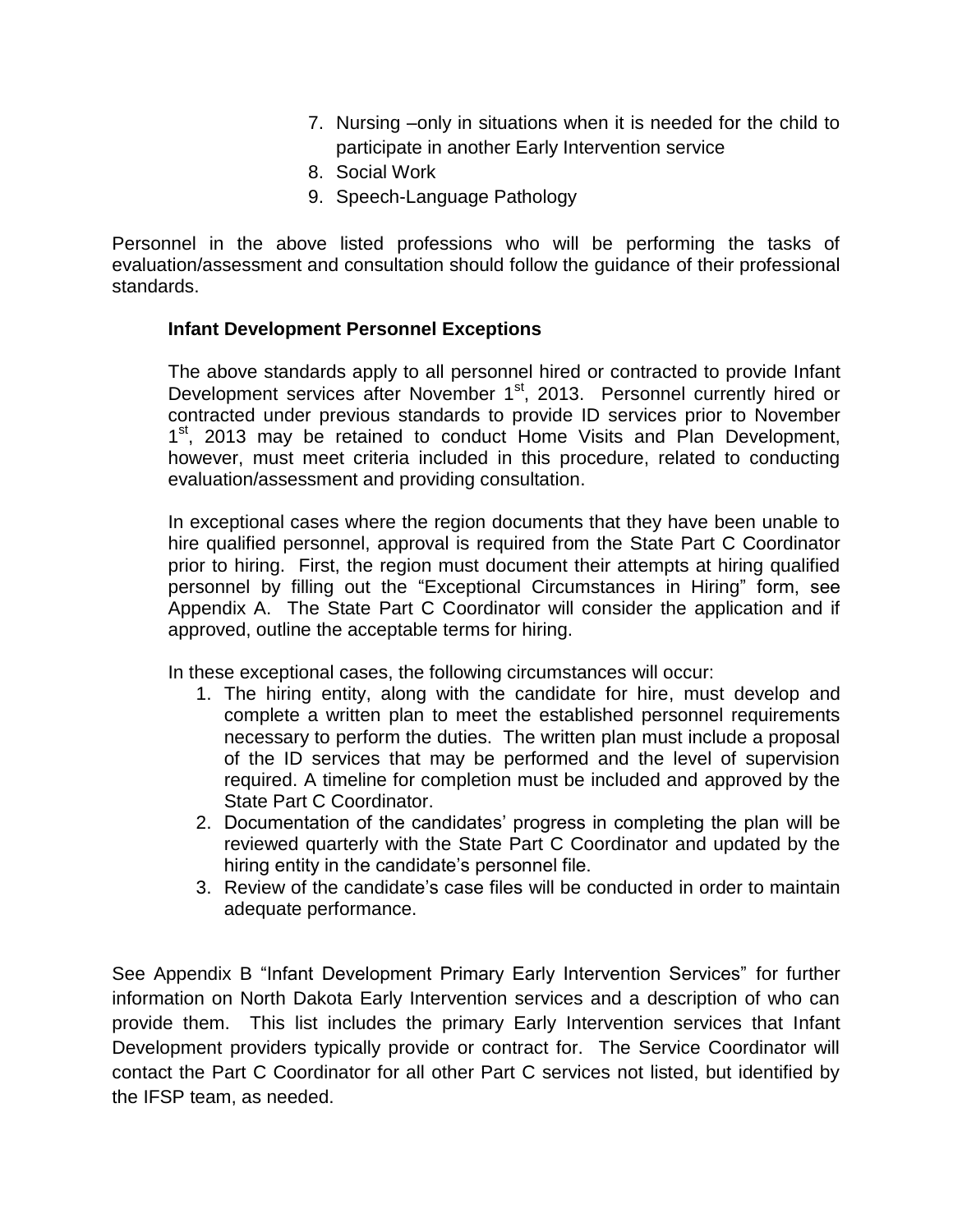See Appendix C for a description of the Infant Development Services in the "Infant Development (ID) Pay Point & Personnel Guidance" document.

#### **Early Intervention Program Personnel Competencies**

The North Dakota Early Intervention Program Personnel Competencies describe the basic knowledge required to provide early intervention services. See Appendix D for complete listing of the competencies.

Entities hiring early intervention personnel are responsible for assuring that their personnel (employed and/or contracted) demonstrate knowledge of the Early Intervention Program Personnel Competencies and are incorporating them in their practice.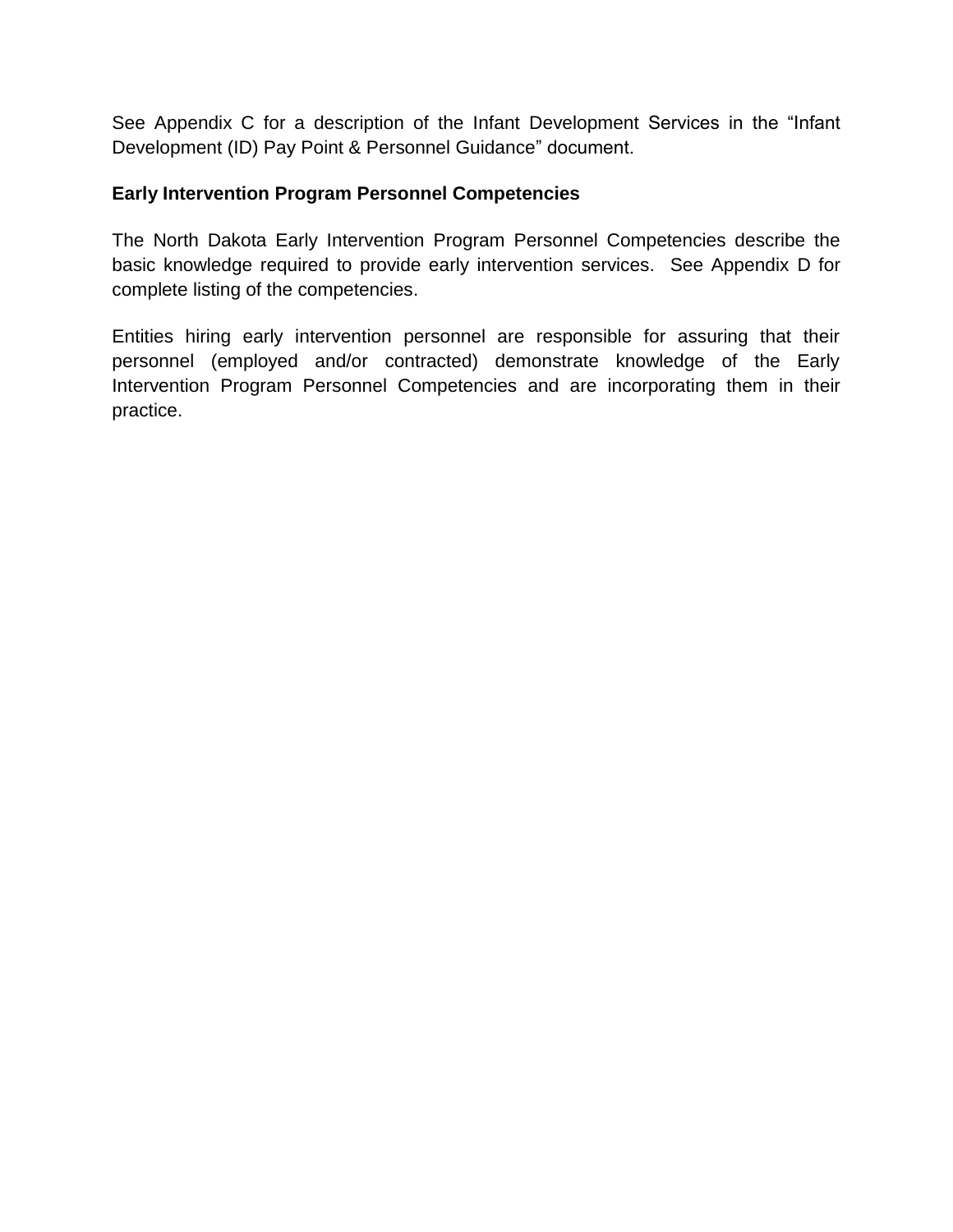## **APPENDIX A**



### **Exceptional Circumstances in Hiring Infant Development Personnel**

| Infant Development (ID) Provider:                                                                   | Prospective Hire Name: |  |  |
|-----------------------------------------------------------------------------------------------------|------------------------|--|--|
| <b>Exceptional Circumstances Documentation</b>                                                      |                        |  |  |
| This form must be completed for consideration of exceptional circumstances                          |                        |  |  |
| Document hiring attempts:<br>1.                                                                     |                        |  |  |
|                                                                                                     |                        |  |  |
|                                                                                                     |                        |  |  |
|                                                                                                     |                        |  |  |
|                                                                                                     |                        |  |  |
| 2. Present qualifications of prospective hire:                                                      |                        |  |  |
|                                                                                                     |                        |  |  |
|                                                                                                     |                        |  |  |
|                                                                                                     |                        |  |  |
|                                                                                                     |                        |  |  |
| Present written plan to meet the established personnel requirements necessary to perform the<br>3.  |                        |  |  |
| duties. The written plan must include a proposal of the ID services that may be performed and       |                        |  |  |
| the level of supervision required. A timeline for completion of coursework or documentation         |                        |  |  |
| must be included:                                                                                   |                        |  |  |
|                                                                                                     |                        |  |  |
|                                                                                                     |                        |  |  |
|                                                                                                     |                        |  |  |
|                                                                                                     |                        |  |  |
|                                                                                                     |                        |  |  |
| Present plan for review of quarterly progress with the State Part C Coordinator including how<br>4. |                        |  |  |
| documentation will be provided, including a review of the candidate's case files that will be       |                        |  |  |
| conducted in order to maintain adequate performance:                                                |                        |  |  |
|                                                                                                     |                        |  |  |
|                                                                                                     |                        |  |  |
|                                                                                                     |                        |  |  |
|                                                                                                     |                        |  |  |
|                                                                                                     |                        |  |  |
| <b>Plan Review Dates:</b>                                                                           |                        |  |  |
|                                                                                                     |                        |  |  |
|                                                                                                     |                        |  |  |
| <b>ID Coordinator Signature:</b>                                                                    | Date:                  |  |  |
|                                                                                                     |                        |  |  |
|                                                                                                     |                        |  |  |
| <b>Part C Coordinator Approval Signature:</b><br>Date:                                              |                        |  |  |
|                                                                                                     |                        |  |  |
|                                                                                                     |                        |  |  |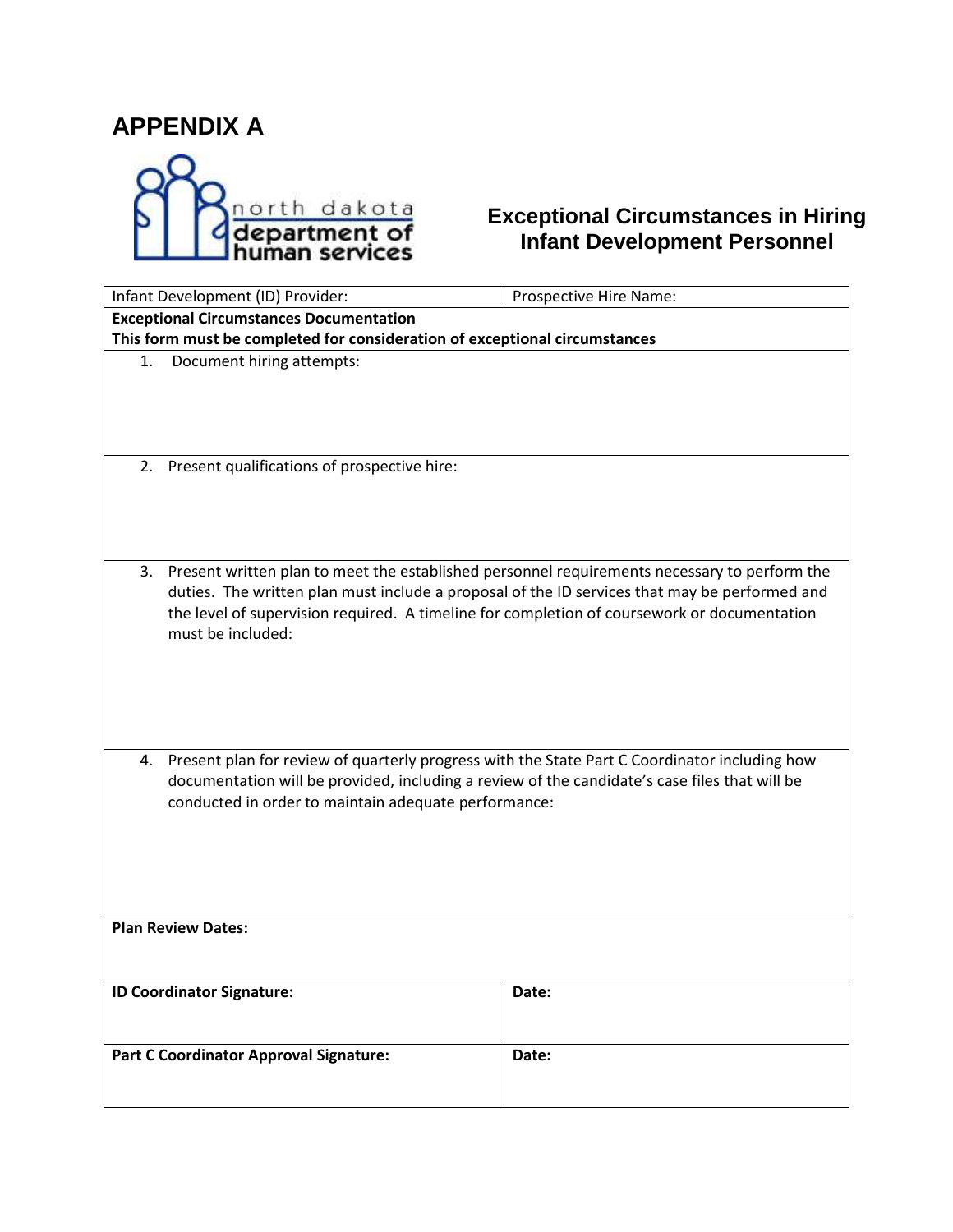## **APPENDIX B**

# **Infant Development Primary Early Intervention Services**

| <b>Primary El Services</b>          | <b>Federal Definition</b>                                                                                                                                                                                                                                                                                                                                                                                                                                                                                                                                                                                                                                                                                                                                                                                                                                                                                                                                                                                                                                                                                                                                                                                                                                                                                                                                                      | Licensure Certification if provided by an ID provider                                                                                                                        |
|-------------------------------------|--------------------------------------------------------------------------------------------------------------------------------------------------------------------------------------------------------------------------------------------------------------------------------------------------------------------------------------------------------------------------------------------------------------------------------------------------------------------------------------------------------------------------------------------------------------------------------------------------------------------------------------------------------------------------------------------------------------------------------------------------------------------------------------------------------------------------------------------------------------------------------------------------------------------------------------------------------------------------------------------------------------------------------------------------------------------------------------------------------------------------------------------------------------------------------------------------------------------------------------------------------------------------------------------------------------------------------------------------------------------------------|------------------------------------------------------------------------------------------------------------------------------------------------------------------------------|
| Technology<br>Assistive<br>devices  | Assistive technology device means any item, piece of equipment, or<br>product system, whether acquired commercially off the shelf,<br>modified, or customized, that is used to increase, maintain, or<br>improve the functional capabilities of an infant or toddler with a<br>disability. The term does not include a medical device that is<br>surgically implanted, including a cochlear implant, or the optimization<br>(e.g. mapping), maintenance, or replacement of that device.                                                                                                                                                                                                                                                                                                                                                                                                                                                                                                                                                                                                                                                                                                                                                                                                                                                                                        | Degree/discipline specific certification or license (PT,<br>OT, SLP, ECSE) AND additional professional<br>development, knowledge or experience in assistive<br>technology    |
| Technology<br>Assistive<br>services | Assistive technology service means any service that directly assists<br>an infant or toddler with a disability in the selection, acquisition, or<br>use of an assistive technology device. The term includes:<br>1. The evaluation of the needs of an infant or toddler with a<br>disability, including a functional evaluation of the infant or toddler<br>with a disability in the child's customary environment;<br>2. Purchasing, leasing, or otherwise providing for the acquisition of<br>assistive technology devises by infants or toddlers with<br>disabilities;<br>3. Selecting, designing, fitting, customizing, adapting, applying,<br>maintaining, repairing, or replacing assistive technology devices;<br>4. Coordinating and using other therapies, interventions, or services<br>with assistive technology devices, such as those associated with<br>existing education and rehabilitation plans and programs;<br>Training or technical assistance for an infant or toddler with a<br>5.<br>disability or, if appropriate, that child's family; and<br>6. Training or technical assistance for professionals (including<br>individuals providing education or rehabilitation services) or other<br>individuals who provide services to, or are otherwise<br>substantially involved in the major life functions of, infants and<br>toddlers with disabilities. | Degree/discipline specific certification or license (PT,<br>OT, SLP, ECSE) AND additional<br>professional<br>development, knowledge or experience in assistive<br>technology |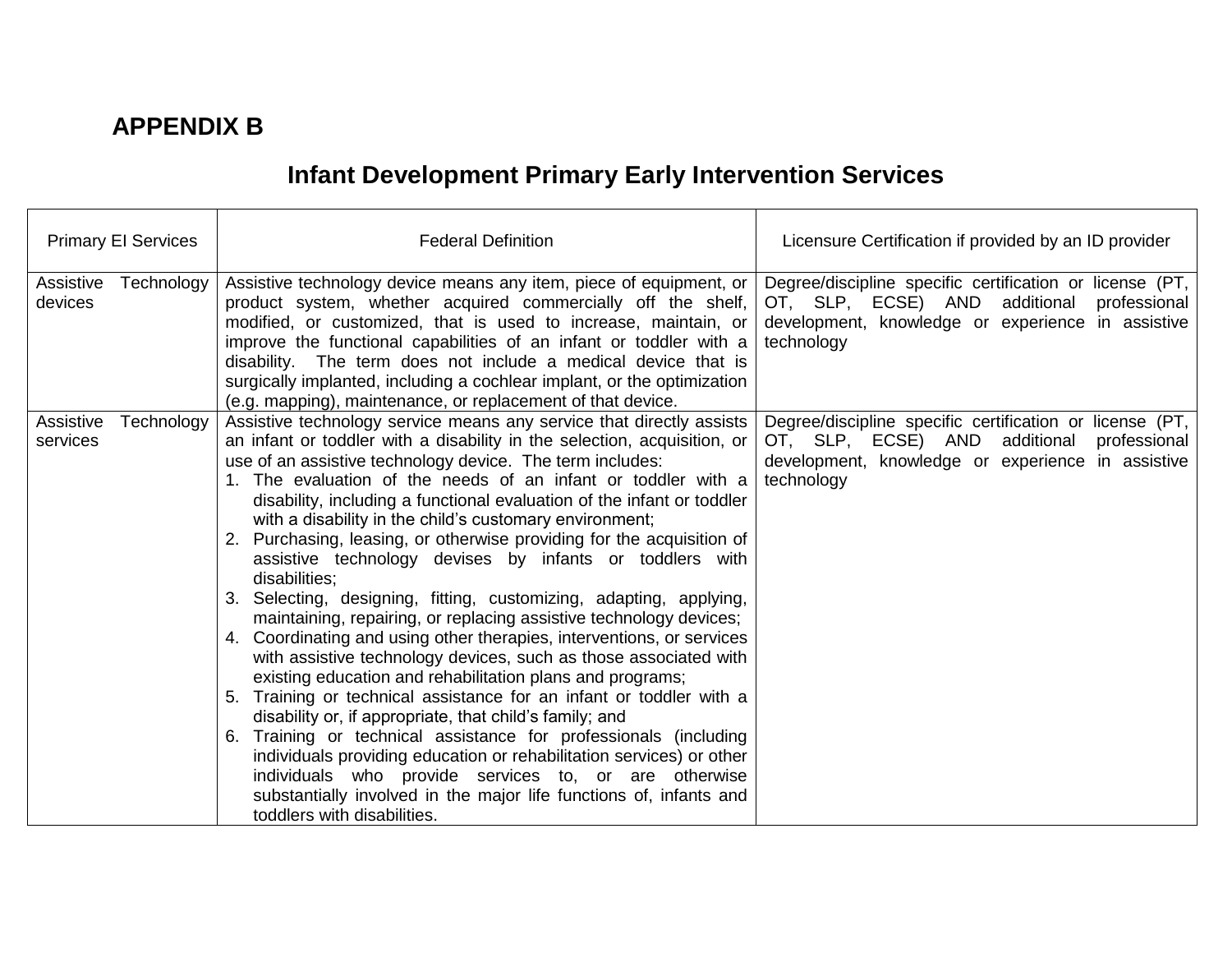| <b>Audiology Services</b>   | 1. Identification of children with auditory impairments, using at-risk<br>criteria and appropriate audiologic screening techniques;<br>2. Determination of range, nature, and degree of hearing loss and<br>communication functions, by use of audiological evaluation<br>procedures;                                                                                                                                                                                                                                                                                                          | Licensed under ND Board of Audiology and Speech &<br>Language Pathology<br>Those with Clinical Fellowship Year status must be<br>supervised by an ASHA certified and ND licensed |
|-----------------------------|------------------------------------------------------------------------------------------------------------------------------------------------------------------------------------------------------------------------------------------------------------------------------------------------------------------------------------------------------------------------------------------------------------------------------------------------------------------------------------------------------------------------------------------------------------------------------------------------|----------------------------------------------------------------------------------------------------------------------------------------------------------------------------------|
|                             | 3. Referral for medial and other services necessary for the<br>habilitation or rehabilitation of an infant or toddler with a disability<br>who has an auditory impairment;                                                                                                                                                                                                                                                                                                                                                                                                                     | audiology                                                                                                                                                                        |
|                             | 4. Provision of auditory training, aural rehabilitation, speech reading<br>and listening devices, orientation and training, and other<br>services; In North Dakota, the primary Part C provider for this<br>is the Parent Infant Program.                                                                                                                                                                                                                                                                                                                                                      |                                                                                                                                                                                  |
|                             | Provision of services for prevention of hearing loss; and<br>Determination of the child's individual amplification, including<br>selecting, fitting, and dispensing appropriate listening and<br>vibrotactile devices, and evaluating the effectiveness of those<br>devices.                                                                                                                                                                                                                                                                                                                   |                                                                                                                                                                                  |
| <b>Nursing Services</b>     | Services include:<br>1. The assessment of health status for the purpose of providing<br>nursing care, including the identification of patterns of human<br>response to actual or potential health problems<br>2. The provision of nursing care to prevent health problems, restore<br>or improve functioning and promote optimal health and<br>development; and<br>The administration of medications, treatments, and regimens<br>prescribed by a licensed physician.<br>In North Dakota, nursing services are only provided via<br>consultation when necessary to receive another EI service. | Licensed as a RN under the ND Board of Nursing per<br><b>NDCC 43-12.1</b>                                                                                                        |
| <b>Occupational Therapy</b> | Services to address the functional needs of an infant or toddler with<br>a disability related to adaptive development, adaptive behavior, and<br>play, and sensory, motor, and postural development.<br>These<br>services are designed to improve the child's functional ability to<br>perform tasks in home, school, and community settings, and include:<br>1. Identification, assessment, and intervention;<br>2. Adaptation of the environment, and selection, design, and<br>fabrication of assistive and orthotic devices to facilitate                                                  | Licensed under ND Board of Occupational Therapy per<br><b>NDCC 43-40</b>                                                                                                         |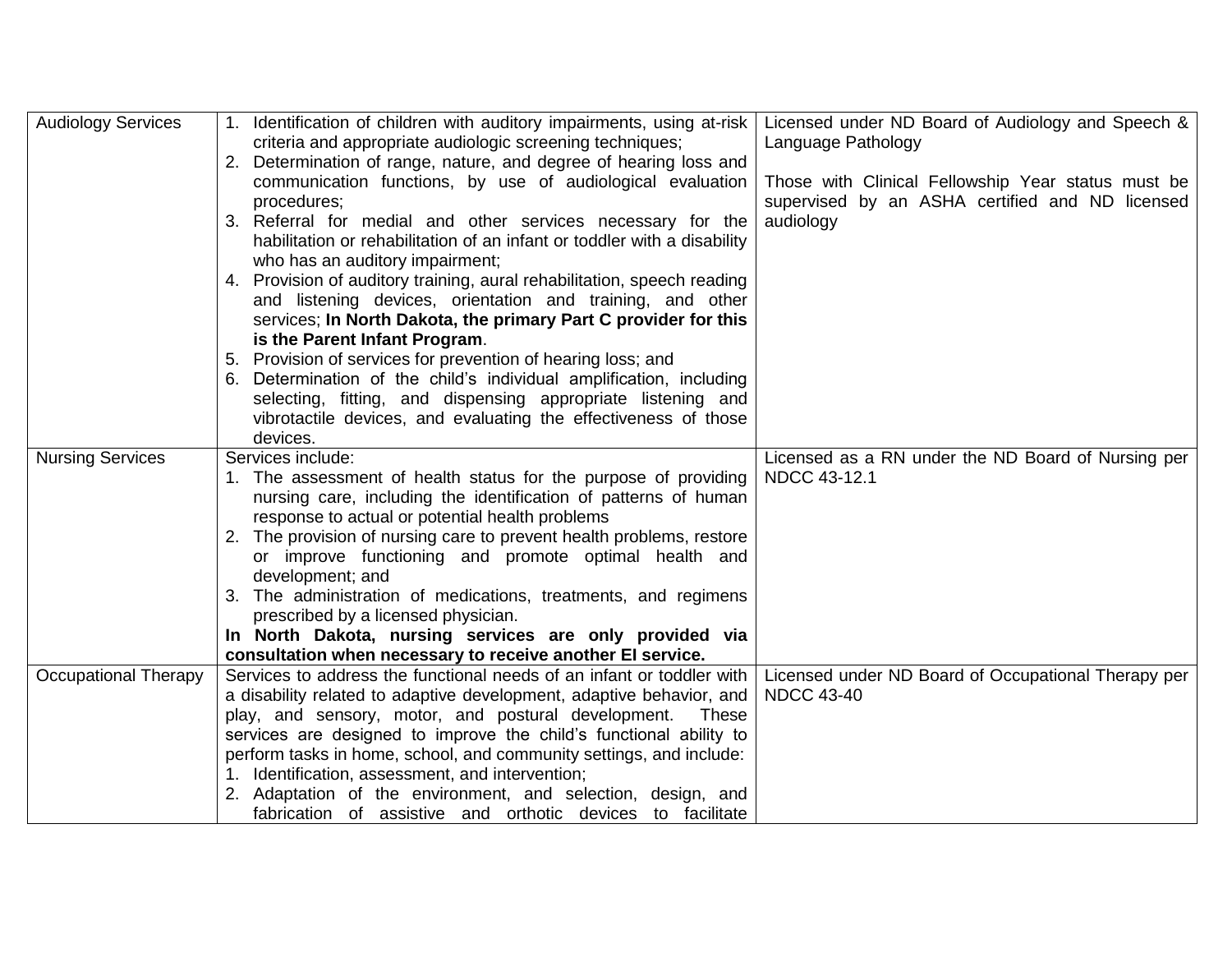|                             | development and promote the acquisition of functional skills; and<br>Prevention or minimization of the impact of initial or future<br>3.<br>impairment, delay in development, or loss of functional ability.                                                                                                                                                                                                                                                                                                                                                                                                                                                                                                                                                                                                                                                                                                                                                                                   |                                                                                                                                                    |
|-----------------------------|------------------------------------------------------------------------------------------------------------------------------------------------------------------------------------------------------------------------------------------------------------------------------------------------------------------------------------------------------------------------------------------------------------------------------------------------------------------------------------------------------------------------------------------------------------------------------------------------------------------------------------------------------------------------------------------------------------------------------------------------------------------------------------------------------------------------------------------------------------------------------------------------------------------------------------------------------------------------------------------------|----------------------------------------------------------------------------------------------------------------------------------------------------|
| <b>Physical Therapy</b>     | Services to address the promotion of sensorimotor function through<br>enhancement<br>of<br>neurobehavioral<br>musculoskeletal<br>status,<br>organization, perceptual and motor development, cardiopulmonary<br>status, and effective environmental adaptation. These services<br>include:<br>1. Screening, evaluation, and assessment of children to identify<br>movement dysfunction;<br>2. Obtaining, interpreting, and integrating information appropriate to<br>program planning to prevent, alleviate, or compensate for<br>movement dysfunction and related functional problems; and<br>3. Providing individual and group services or treatment to prevent,<br>alleviate, or compensate for, movement dysfunction and related<br>functional problems.                                                                                                                                                                                                                                    | Licensed Physical Therapist per NDCC 61.5-01-01 to<br>61.5-01-02                                                                                   |
| <b>Social Work Services</b> | Services include:<br>1. Making home visits to evaluate a child's living conditions and<br>patterns of parent-child interaction;<br>2. Preparing a social or emotional developmental assessment of<br>the infant or toddler within the family context;<br>Providing individual and family-group counseling with parents<br>3.<br>and other family members, and appropriate social skill-building<br>activities with the infant or toddler and parents;<br>Working with those problems in the living situation (home,<br>4.<br>community, and any center where early intervention services are<br>provided) of an infant or toddler with a disability and the family of<br>that child that affect the child's maximum utilization of early<br>intervention services; and<br>5. Identifying, mobilizing, and coordinating community resources<br>and services to enable the infant or toddler with a disability and<br>the family to receive maximum benefit from early intervention<br>services. | Licensed under ND Board of Social Work under NDCC<br>43-41-01 to 43-41-14.                                                                         |
| Special Instruction         | Special Instruction includes:<br>1. The design of learning environments and activities that promote<br>the infant's or toddler's acquisition of skills in a variety of                                                                                                                                                                                                                                                                                                                                                                                                                                                                                                                                                                                                                                                                                                                                                                                                                         | At a minimum, have a Bachelor's degree and<br>license to practice in the state of North Dakota,<br>with preference given to those with coursework, |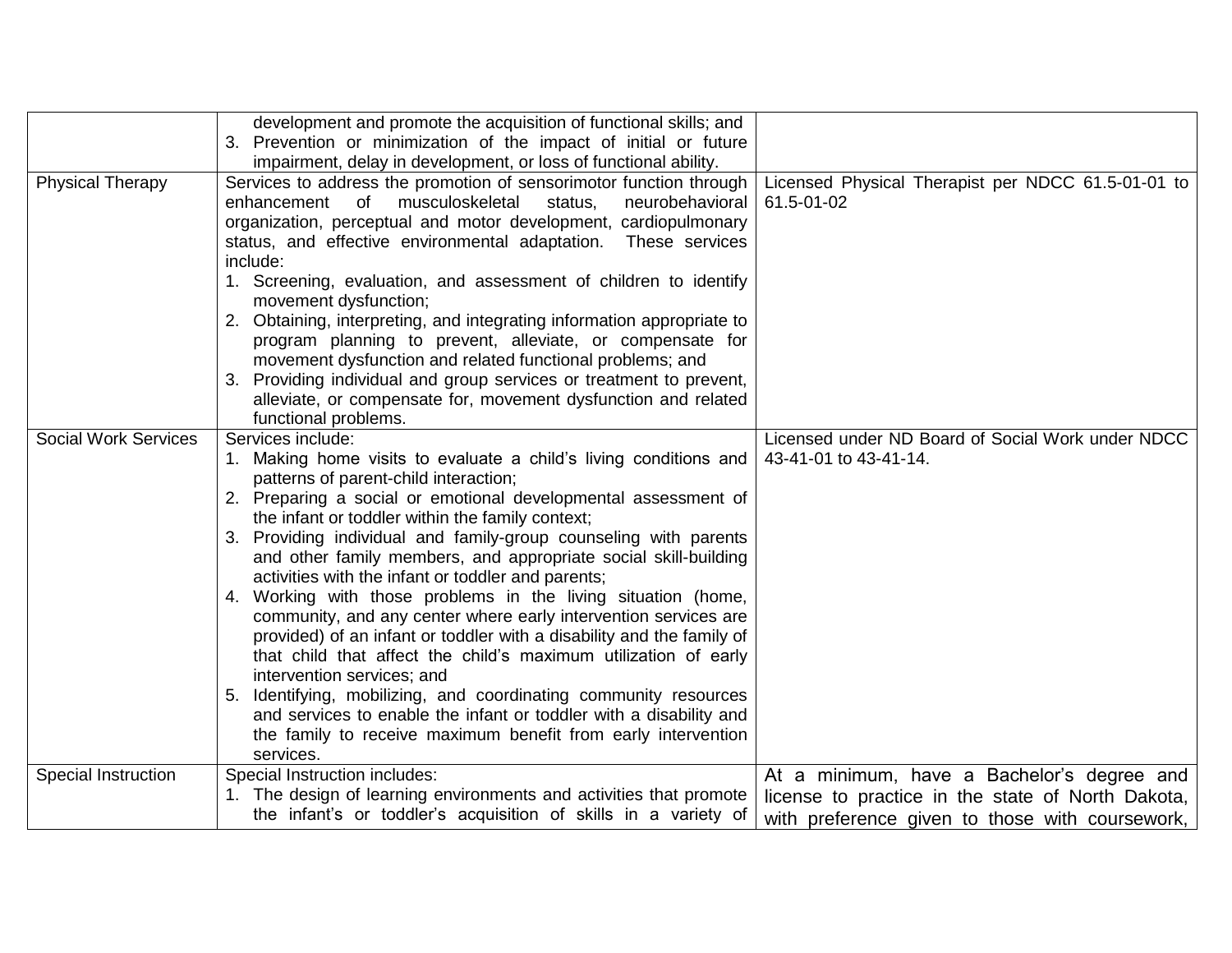|                                              | developmental areas, including cognitive processes and social<br>interaction;<br>Curriculum planning, including the planned interaction of<br>personnel, materials, and time and space, that leads to achieving<br>the outcomes in the IFSP for the infant and toddler with a<br>disability;<br>Providing families with information, skills, and support related to<br>3.<br>enhancing the skill development of the child; and<br>Working with the infant or toddler with a disability to enhance the<br>4.<br>child's development.                                                                                                                             | practicum, and experience<br>with<br>infants<br>and<br>toddlers with disabilities and their families in the<br>following disciplines:<br><b>Early Childhood Education</b><br><b>Early Childhood Special Education</b><br><b>Nursing</b><br>$\circ$<br>Occupational Therapy<br><b>Physical Therapy</b><br>Social Work<br><b>Special Education</b><br>$\circ$<br>Speech-Language Pathology<br>$\circ$ |
|----------------------------------------------|-----------------------------------------------------------------------------------------------------------------------------------------------------------------------------------------------------------------------------------------------------------------------------------------------------------------------------------------------------------------------------------------------------------------------------------------------------------------------------------------------------------------------------------------------------------------------------------------------------------------------------------------------------------------|-----------------------------------------------------------------------------------------------------------------------------------------------------------------------------------------------------------------------------------------------------------------------------------------------------------------------------------------------------------------------------------------------------|
| Speech-Language<br><b>Pathology Services</b> | Services include:<br>Identification of children with communication or language<br>disorders and delays in development of communication skills,<br>including the diagnosis and appraisal of specific disorders and<br>delays in those skills;<br>2. Referral for medical or other professional services necessary for<br>the habilitation or rehabilitation of children with communication or<br>language disorders and delays in development of communication<br>skills; and<br>Provision of services for the habilitation, rehabilitation, or<br>3.<br>prevention of communication or language disorders and delays<br>in development of communication skills. | Licensed under ND Board of Audiology and Speech-<br>Language Pathology<br>Those with Clinical Fellowship Year status must be<br>supervised by an ASHA certified and ND licensed<br>audiology<br>Master's in Speech-Language Pathology                                                                                                                                                               |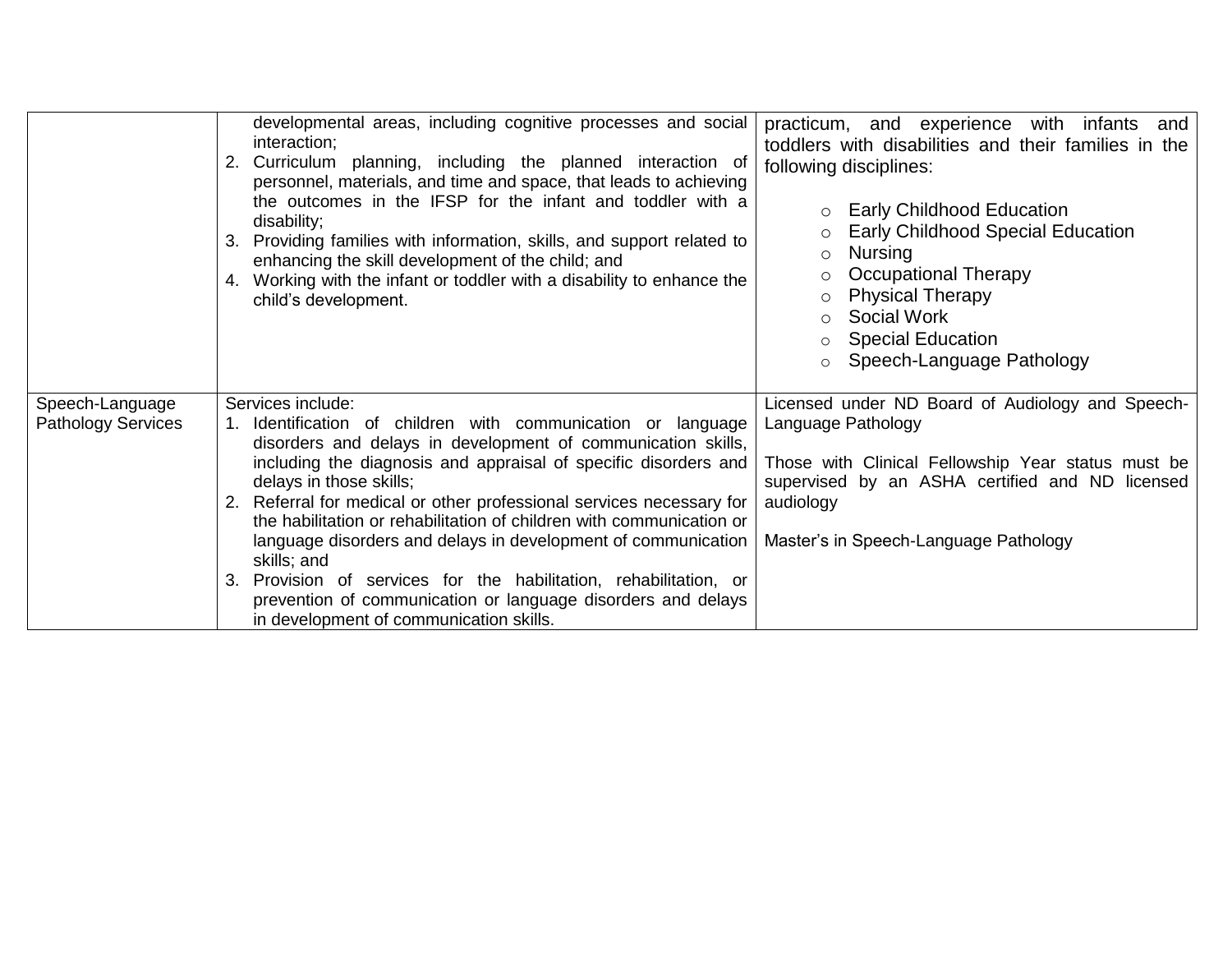## **APPENDIX C**

# **Infant Development (ID) Pay Point & Personnel Guidance**

| <b>ACTIVITY</b>                                                                                                                                                                                                         | <b>DESCRIPTION OF PAY POINT</b>                                                                                                                                                                                                                                                                                                                                                                                                                                                                                                                                                                                                                                                                                                                                                                                                                                                                                                                                                                                                                                                                                    | PERSONNEL QUALIFICATIONS                                                                                                                                                                                                                                                                                                                                                                                                                                                        | <b>PRODUCT</b>                                                                                                |
|-------------------------------------------------------------------------------------------------------------------------------------------------------------------------------------------------------------------------|--------------------------------------------------------------------------------------------------------------------------------------------------------------------------------------------------------------------------------------------------------------------------------------------------------------------------------------------------------------------------------------------------------------------------------------------------------------------------------------------------------------------------------------------------------------------------------------------------------------------------------------------------------------------------------------------------------------------------------------------------------------------------------------------------------------------------------------------------------------------------------------------------------------------------------------------------------------------------------------------------------------------------------------------------------------------------------------------------------------------|---------------------------------------------------------------------------------------------------------------------------------------------------------------------------------------------------------------------------------------------------------------------------------------------------------------------------------------------------------------------------------------------------------------------------------------------------------------------------------|---------------------------------------------------------------------------------------------------------------|
| Evaluation/Assessment<br><b>Initial Evaluation</b><br>Initial Assessment<br><b>Annual Assessment</b><br><b>Transition-Joint</b><br>Assessment<br><b>Exit Progress</b><br>$\bullet$<br><b>Assessment Review</b><br>(PAR) | Initial Evaluation to determine Eligibility for<br>Developmental Disabilities Program<br>Management (DDPM) (whether the child is<br>eligible or not), including Initial Child PAR for<br>children that are eligible. Evaluations and<br>Assessments must be conducted by at least<br>two qualified ID personnel of different<br>disciplines (either contracted or employed)<br>from the Core Evaluation/Assessment Team.<br>The evaluation/assessment must cover the<br>components outlined in the Case Review Tool<br>and the Part C Regulations for Evaluation and<br>Assessment.<br>Annual Assessments also include the Child<br><b>PAR Foundation Areas.</b><br>ID participation in joint assessment with Part B<br>for transition is determined by IFSP team at<br>Transition Planning Conference (2-7 meeting).<br>IFSP team determines necessary qualified<br>personnel to complete transition assessment.<br>For ID to bill for 2.7 transition assessment, at<br>least 1 qualified personnel (either contracted or<br>employed) from ID must participate and<br>produce a written assessment report, which | At a minimum, have a Bachelor's<br>degree and license to practice in the<br>state of ND, with preference given to<br>those with coursework, practicum<br>and experience with infants and<br>toddlers with disabilities and their<br>families.<br><b>Core Evaluation/Assessment Team</b><br>members:<br><b>Occupational Therapist</b><br>$\bullet$<br><b>Physical Therapist</b><br>$\bullet$<br>Speech-Language Pathologist<br>Early Childhood Special Educator<br>Social Worker | <b>Completed Evaluation</b><br>Report, Assessment<br>Report and child<br>outcome tool<br>completed in THERAP. |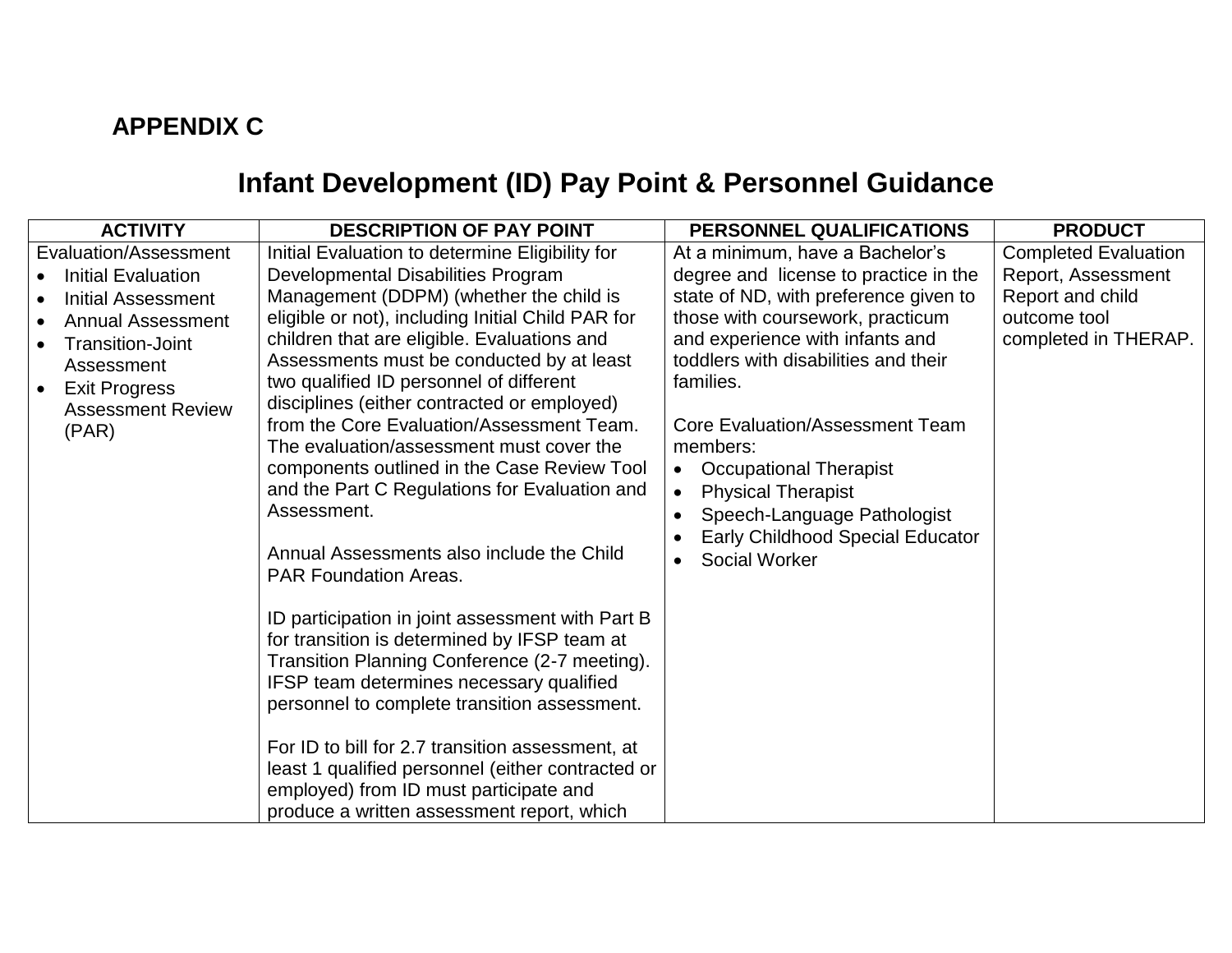| will be attached in Therap.                                                                                                                                                                                                                                                                                                                                                                                                                                                          |  |
|--------------------------------------------------------------------------------------------------------------------------------------------------------------------------------------------------------------------------------------------------------------------------------------------------------------------------------------------------------------------------------------------------------------------------------------------------------------------------------------|--|
| An exit child outcome tool (formerly called the<br>Child PAR) must be completed and entered<br>into Therap by ID, no more than 30 days prior<br>to the child turning 3 or exiting the program.                                                                                                                                                                                                                                                                                       |  |
| Parent consent (Early Intervention Consent for<br>Evaluation and Assessment form) and<br>participation is required before completing the<br>exit child outcome tool.                                                                                                                                                                                                                                                                                                                 |  |
| If a form in Therap is not being used or a<br>provider's form isn't attached to the IFSP, an<br>administrative note must be created in Therap,<br>documenting parent prior notice, consent and<br>participation in the completion of the child<br>outcome tool.                                                                                                                                                                                                                      |  |
| If assessment is due within 30 days of the child<br>turning 3 or exiting the program, the exit child<br>outcome tool is considered part of the annual<br>assessment, and therefore, not billable as a<br>separate assessment. The child outcome tool<br>may be separate from an annual or transition<br>assessment, and therefore, billed for<br>independently. The child outcome tool can be<br>administered by any home visitor once they<br>have completed the required training. |  |
| If a child is enrolled in Early Intervention<br>services for less than 6 months, no exit child<br>outcome tool is required, nor will it be paid for.                                                                                                                                                                                                                                                                                                                                 |  |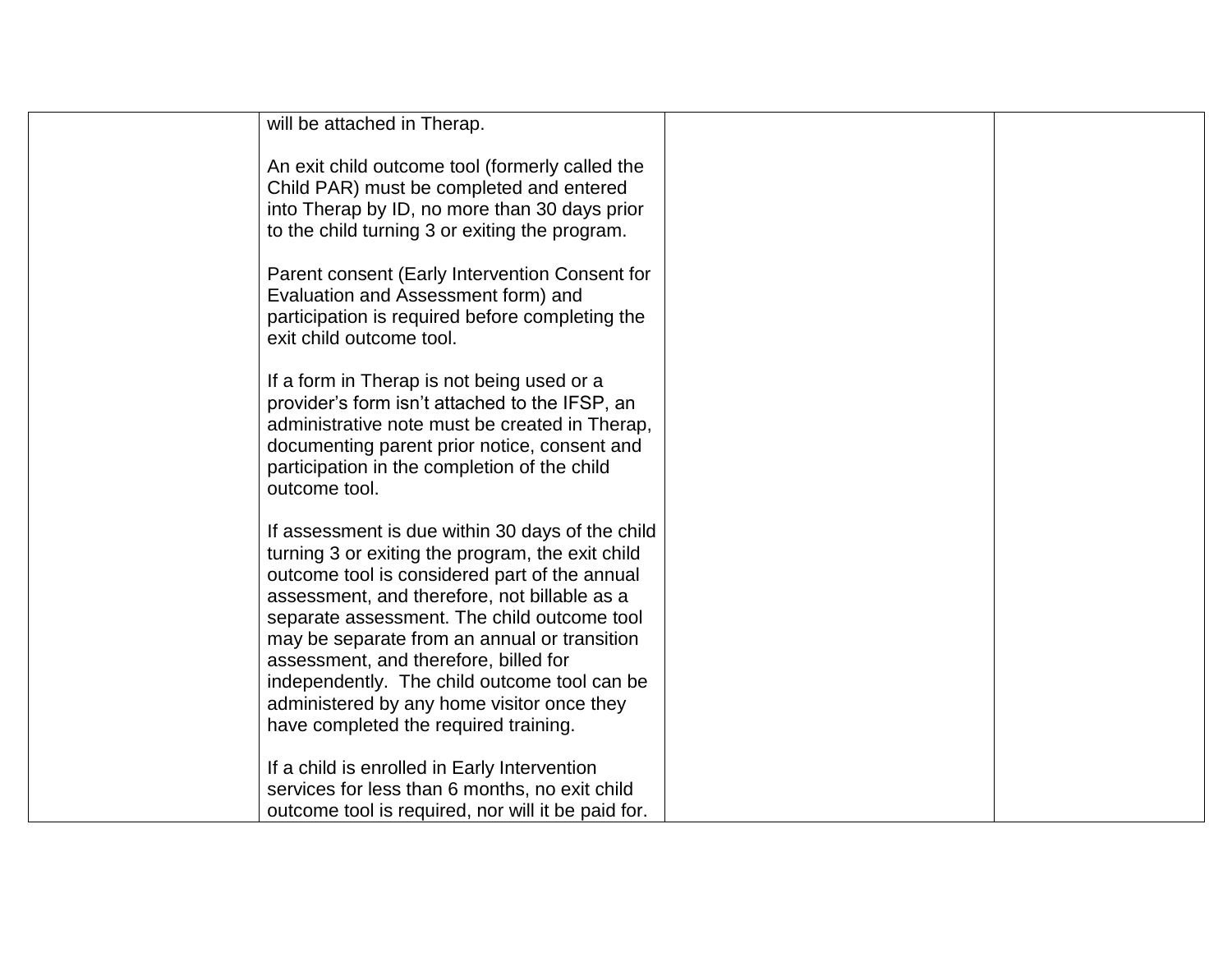|                                                                                                                                                        | The activities that can be billed with<br>Evaluation/Assessment on the same day are<br>IFSP development and Home Visit. However,<br>each activity must be delivered consecutively<br>and a product for each activity completed must<br>be evident.<br>The activity that cannot be billed with<br>Evaluation/Assessment on the same day is<br>Consultation.<br>**For situations that fall outside the above<br>parameter, the ID Coordinator and Regional<br>DDPA should be contacted. If concerns<br>continue, the State Part C Coordinator can<br>be contacted for further clarification or<br>questions. |                                                                                                                                                                                                                                                                                                                                                                                                                                   |                                                                                                                                                                                                                         |
|--------------------------------------------------------------------------------------------------------------------------------------------------------|------------------------------------------------------------------------------------------------------------------------------------------------------------------------------------------------------------------------------------------------------------------------------------------------------------------------------------------------------------------------------------------------------------------------------------------------------------------------------------------------------------------------------------------------------------------------------------------------------------|-----------------------------------------------------------------------------------------------------------------------------------------------------------------------------------------------------------------------------------------------------------------------------------------------------------------------------------------------------------------------------------------------------------------------------------|-------------------------------------------------------------------------------------------------------------------------------------------------------------------------------------------------------------------------|
| <b>ACTIVITY</b>                                                                                                                                        | <b>DESCRIPTION OF PAY POINT</b>                                                                                                                                                                                                                                                                                                                                                                                                                                                                                                                                                                            | <b>PERSONNEL QUALIFICATIONS</b>                                                                                                                                                                                                                                                                                                                                                                                                   | <b>PRODUCT</b>                                                                                                                                                                                                          |
| <b>IFSP</b><br>Development/Update<br>Interim (Only DDPM<br>completes)<br>Initial<br><b>Periodic Review</b><br>Annual<br><b>Transfers</b><br>Transition | IFSP development includes Initial and Annual<br>IFSPs. Initial IFSP meetings must take place<br>within 45 days from referral. Annual IFSP<br>meetings must occur annually, 1 year minus 1<br>day from the date of the last IFSP meeting.<br>For a review to be considered billable, it must<br>meet the requirements of the Case Review<br>Tool and the Part C Regulations.<br>Periodic IFSP Reviews must occur at least<br>every 6 months, however, can be more<br>frequent to address child and family<br>needs/concerns. Reviews must be done as a                                                      | At a minimum, have a Bachelor's<br>degree and license to practice in the<br>state of ND, with preference given to<br>those with coursework, practicum<br>and experience with infants and<br>toddlers with disabilities and their<br>families:<br>Social Work<br>$\bullet$<br>Speech-Language Pathology<br><b>Occupational Therapy</b><br><b>Physical Therapy</b><br><b>Nursing</b><br><b>Early Childhood Special</b><br>Education | <b>Completed IFSP</b><br>Document in Therap<br>that meets 0-3<br><b>Checklist</b><br>requirements.<br>For any type of review,<br>the review must be<br>attached to the IFSP,<br>or embedded into the<br>IFSP in Therap. |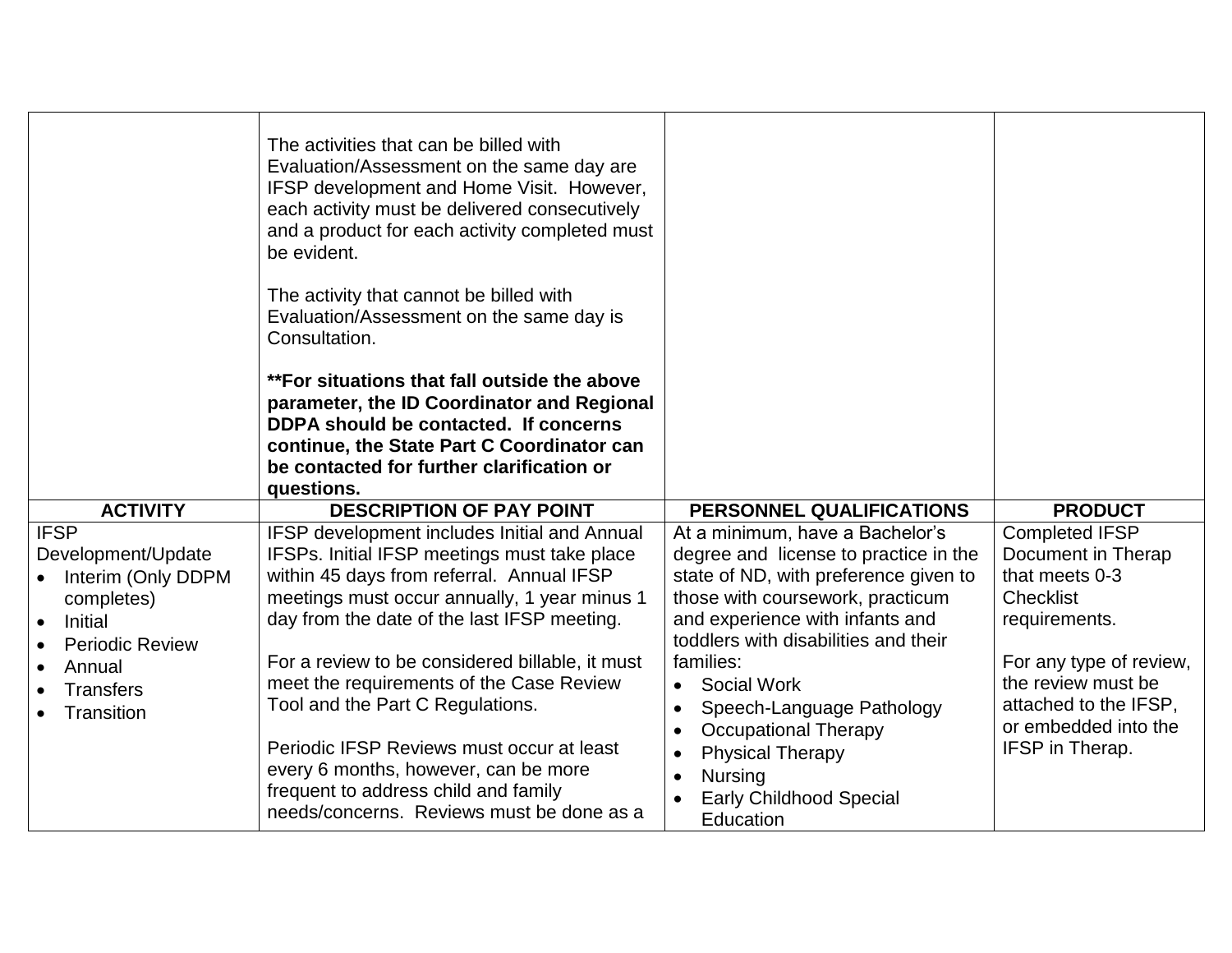| result of discussion and agreement of all IFSP<br>team members.                                                                                                                                                                                             | <b>Early Childhood Education</b><br>$\bullet$<br><b>Special Education</b><br>$\bullet$ |  |
|-------------------------------------------------------------------------------------------------------------------------------------------------------------------------------------------------------------------------------------------------------------|----------------------------------------------------------------------------------------|--|
| Transition IFSP reviews (2 Year, 7 Month and<br>2 Year, 9 Month reviews) can either be<br>embedded into or attached to the Active IFSP.<br>The Transition IFSP must meet the Case<br>Review Tool and the Part C Regulations<br>requirements to be billable. |                                                                                        |  |
| For NICU infants who have an interim IFSP<br>completed by Service Coordinator (DDPM),<br>the initial IFSP must be completed within 45<br>days of the initial referral.                                                                                      |                                                                                        |  |
| ID can bill for the initial IFSP if they completed<br>the evaluation/assessment and participated in<br>the meeting. This applies only in situations<br>where the child has been discharged from the<br>NICU.                                                |                                                                                        |  |
| For NICU infants who have an initial IFSP<br>completed by the Service Coordinator<br>(DDPM), either a review or annual IFSP must<br>be completed within 30 days from the agreed<br>upon start date of ID.                                                   |                                                                                        |  |
| The IFSP team will determine how often<br>reviews should take place, with the minimum<br>being once every 6 months.                                                                                                                                         |                                                                                        |  |
| In-State transfer IFSPs must be reviewed<br>within 30 days of starting with a new provider,                                                                                                                                                                 |                                                                                        |  |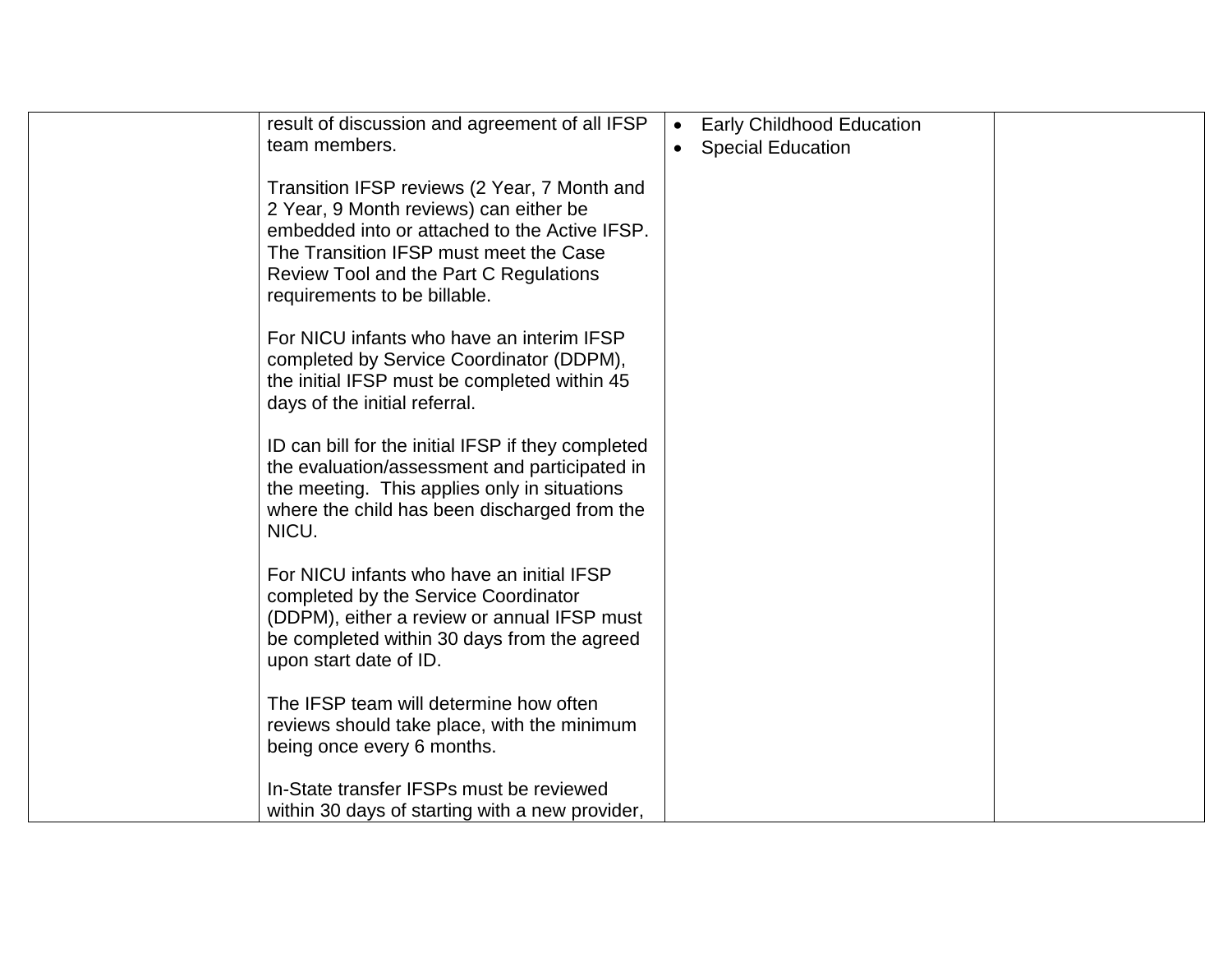|                 | which could include an annual IFSP or<br>Periodic Review. This decision must be made<br>with family input.<br>The activities that can be billed with an IFSP<br>Development/Update on the same day are<br>Evaluation/Assessment, Home Visit, and<br>Consultation. However, each activity must be<br>delivered consecutively and a product for each<br>activity completed must be evident.<br>**For situations that fall outside the above<br>parameters, the ID Coordinator and |                                                                                                                                                                                                                                               |                                                                                              |
|-----------------|---------------------------------------------------------------------------------------------------------------------------------------------------------------------------------------------------------------------------------------------------------------------------------------------------------------------------------------------------------------------------------------------------------------------------------------------------------------------------------|-----------------------------------------------------------------------------------------------------------------------------------------------------------------------------------------------------------------------------------------------|----------------------------------------------------------------------------------------------|
|                 | Regional DDPA should be contacted. If                                                                                                                                                                                                                                                                                                                                                                                                                                           |                                                                                                                                                                                                                                               |                                                                                              |
|                 | concerns continue, the State Part C<br>Coordinator can be contacted for further                                                                                                                                                                                                                                                                                                                                                                                                 |                                                                                                                                                                                                                                               |                                                                                              |
|                 | clarification or questions.                                                                                                                                                                                                                                                                                                                                                                                                                                                     |                                                                                                                                                                                                                                               |                                                                                              |
| <b>ACTIVITY</b> | <b>DESCRIPTION OF PAY POINT</b>                                                                                                                                                                                                                                                                                                                                                                                                                                                 | PERSONNEL QUALIFICATIONS                                                                                                                                                                                                                      | <b>PRODUCT</b>                                                                               |
| Home Visit      | The IFSP team will determine the frequency of<br>home visits. Home Visits must be scheduled<br>for at least once a month, but may be<br>scheduled for multiple times a week. The<br>frequency of Home Visits should change<br>based on the needs of the child and family.                                                                                                                                                                                                       | At a minimum, have a Bachelor's<br>degree and license to practice in the<br>state of ND, with preference given to<br>those with coursework, practicum<br>and experience with infants and<br>toddlers with disabilities and their<br>families: | Documentation,<br>including the date of<br>Home Visit, must be<br>available in child's file. |
|                 | The expectation is that the child,<br>parent/guardian or primary caregiver<br>participates in the home visit. When a child or<br>parent/guardian isn't able to participate in a<br>home visit, this should be documented in the<br>home visitor note. Instances include, but<br>aren't limited to: IEP meetings, Perm Plan,<br>child is sick or sleeping, etc.                                                                                                                  | <b>Social Work</b><br>Speech-Language Pathology<br><b>Occupational Therapy</b><br>$\bullet$<br><b>Physical Therapy</b><br><b>Nursing</b><br>$\bullet$<br><b>Early Childhood Special</b><br>Education<br><b>Early Childhood Education</b>      |                                                                                              |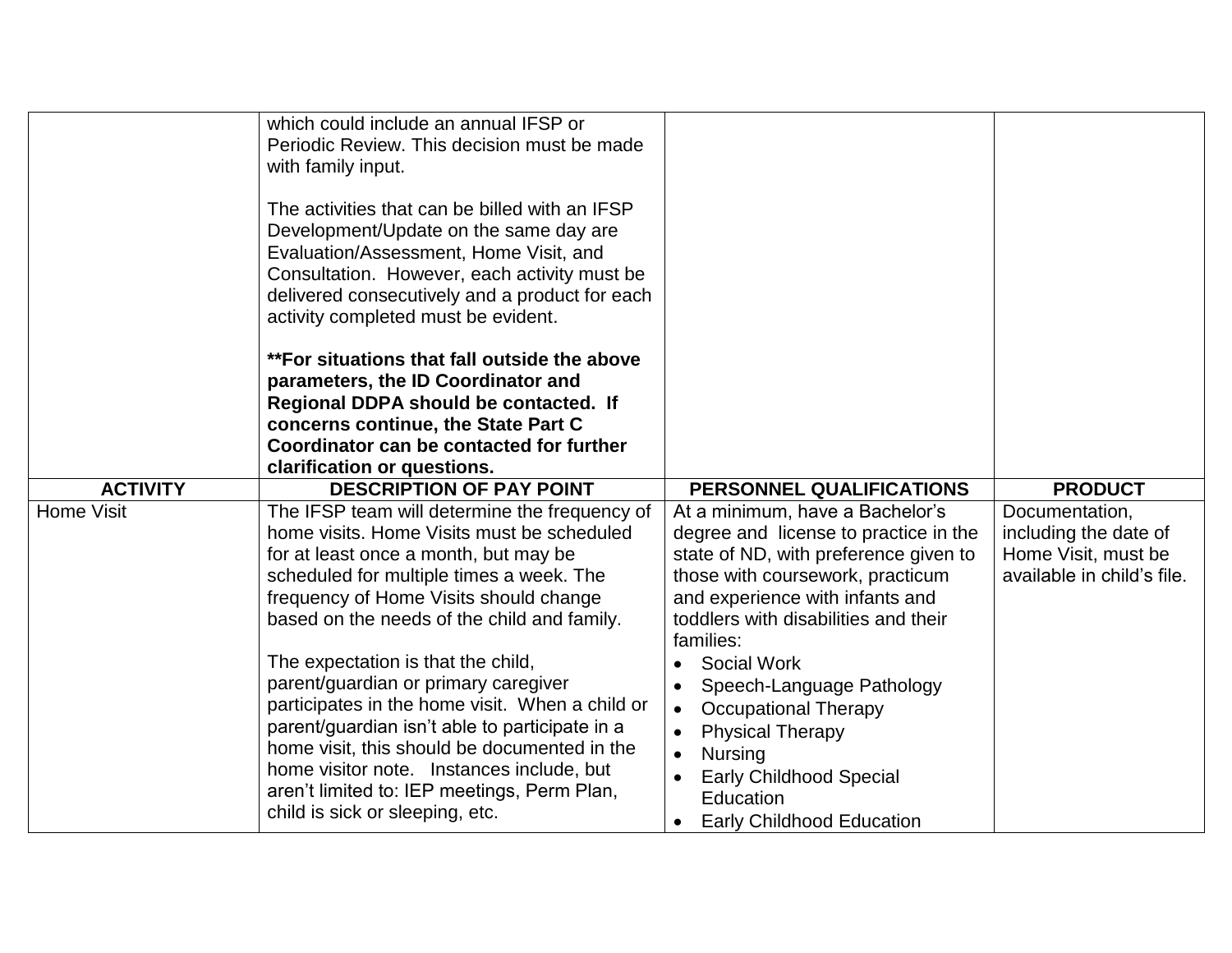|                                                                                                                                                                                                                                                                               | $\bullet$ | <b>Special Education</b> |  |
|-------------------------------------------------------------------------------------------------------------------------------------------------------------------------------------------------------------------------------------------------------------------------------|-----------|--------------------------|--|
| Home visit location, activity, and notes need to<br>link to an outcome in the child's IFSP, as<br>determined by the IFSP team and be<br>documented.                                                                                                                           |           |                          |  |
| The expectation is that home visits will last<br>about an hour and the length of the visit should<br>be documented.                                                                                                                                                           |           |                          |  |
| Phone conversations with<br>parents/guardians/caregivers are not billable<br>time.                                                                                                                                                                                            |           |                          |  |
| Home Visits must be completed by the PEIP<br>not assigned as the Consultant.                                                                                                                                                                                                  |           |                          |  |
| The activities that can be billed with a Home<br>Visit on the same day are<br>Evaluation/Assessment, IFSP<br>Development/Update, and Consultation.<br>However, each activity must be delivered<br>consecutively and a product for each activity<br>completed must be evident. |           |                          |  |
| **For situations that fall outside the above<br>parameter, the ID Coordinator and Regional<br>DDPA should be contacted. If concerns<br>continue, the State Part C Coordinator can<br>be contacted for further clarification or<br>questions.                                  |           |                          |  |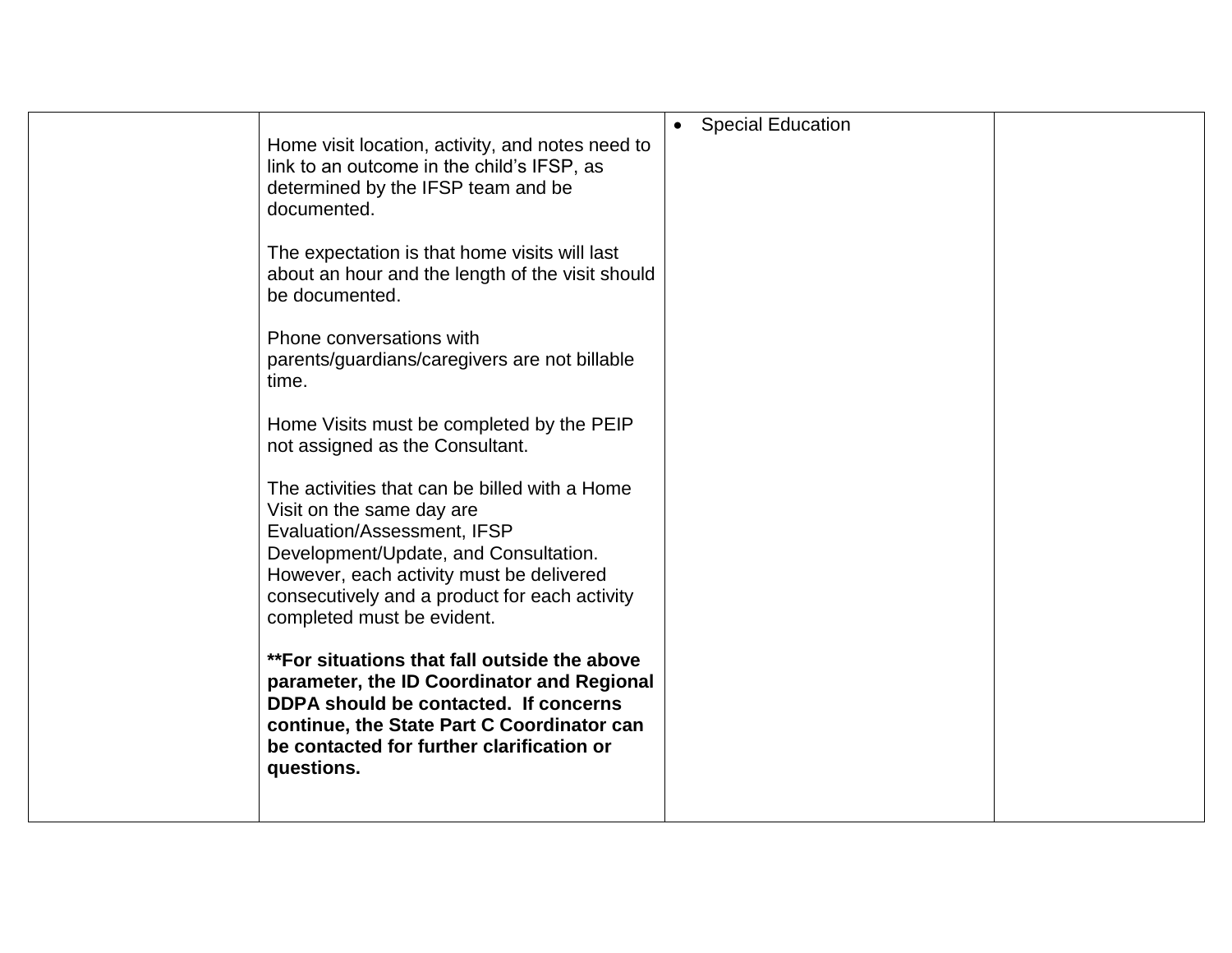| <b>ACTIVITY</b> | <b>DESCRIPTION OF PAY POINT</b>                                                                                                                                                                                                                                                                                                                                                                                                                                                                                                                          | PERSONNEL QUALIFICATIONS                                                                                                                                                                                                                                                                                                                                                                                                                        | <b>PRODUCT</b>                                              |
|-----------------|----------------------------------------------------------------------------------------------------------------------------------------------------------------------------------------------------------------------------------------------------------------------------------------------------------------------------------------------------------------------------------------------------------------------------------------------------------------------------------------------------------------------------------------------------------|-------------------------------------------------------------------------------------------------------------------------------------------------------------------------------------------------------------------------------------------------------------------------------------------------------------------------------------------------------------------------------------------------------------------------------------------------|-------------------------------------------------------------|
| Consultation    | Initial consults must be face-to-face with the<br>PEIP present. The expectation is that all other<br>consults take place face-to-face and with the<br>PEIP present when possible; however, the<br>IFSP team can determine any alternative<br>modes of consult delivery, as it relates<br>appropriately to the IFSP outcomes.<br>Any consults not taking place face-to-face<br>must be a decision of the IFSP team and<br>justified in the outcome in Therap.<br>Any consult, except the initial, can be delivered<br>without the PEIP present. Continued | At a minimum, have a Bachelor's<br>degree and license to practice in the<br>state of ND, with preference given to<br>those with coursework, practicum<br>and experience with infants and<br>toddlers with disabilities and their<br>families:<br><b>Social Work</b><br>$\bullet$<br>Speech-Language Pathology<br><b>Occupational Therapy</b><br><b>Physical Therapy</b><br>Nursing*<br><b>Early Childhood Special</b><br>Education<br>Audiology | <b>Consultation Report</b><br>attached to IFSP in<br>Therap |
|                 | collaboration between the family, the<br>consultant and the PEIP is expected after each<br>consult.<br>The IFSP outcomes determine the frequency<br>of consults needed to meet the outcomes.<br>Families should be aware of IFSP team<br>member's professional disciplines.                                                                                                                                                                                                                                                                              |                                                                                                                                                                                                                                                                                                                                                                                                                                                 |                                                             |
|                 | The IFSP team will determine the expertise<br>needed and what areas of consult are required<br>to meet the child and family's needs and IFSP<br>outcomes. It is possible, in limited situations<br>that the PEIP and consultant could be of the<br>same discipline. For example, if an OT is the<br>PEIP, who doesn't have expertise in feeding<br>disorders, however, another OT from the ID<br>provider, who has that expertise, could serve                                                                                                           |                                                                                                                                                                                                                                                                                                                                                                                                                                                 |                                                             |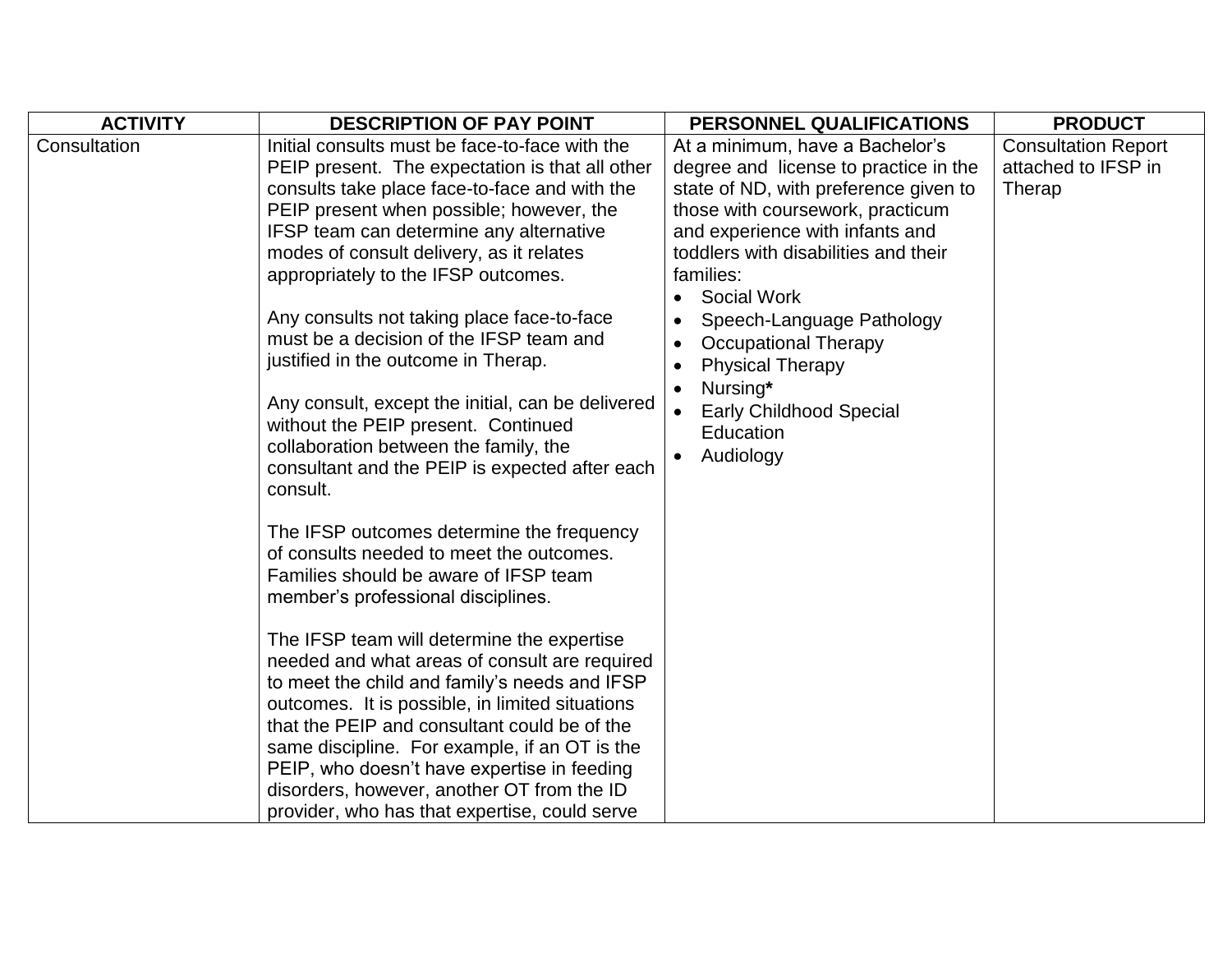| as a consultant. Should this situation arise,     |  |
|---------------------------------------------------|--|
| the Regional DDPA must contact the Part C         |  |
| Coordinator, who will verify personnel            |  |
| qualifications, as well as need, based on         |  |
|                                                   |  |
| documentation within the IFSP.                    |  |
|                                                   |  |
| Consultations must be completed by the            |  |
| consultant not assigned as the PEIP.              |  |
|                                                   |  |
| *Nursing consultations can only be billed when    |  |
| needed for the child to participate in another    |  |
| Early Intervention service.*                      |  |
|                                                   |  |
| Consultations, provided by different disciplines, |  |
| can be billed for on the same day.                |  |
|                                                   |  |
| The activities that can be billed with a          |  |
|                                                   |  |
| Consultation on the same day are IFSP             |  |
| Development/Update and Home Visit.                |  |
| However, each activity must be delivered          |  |
| consecutively and a product for each activity     |  |
| completed must be evident:                        |  |
|                                                   |  |
| The activity that cannot be billed with a         |  |
| Consultation on the same day is                   |  |
| Evaluation/Assessment.                            |  |
|                                                   |  |
| **For situations that fall outside the above      |  |
| parameter, the ID Coordinator and Regional        |  |
| DDPA should be contacted. If concerns             |  |
|                                                   |  |
| continue, the State Part C Coordinator can        |  |
| be contacted for further clarification or         |  |
| questions.                                        |  |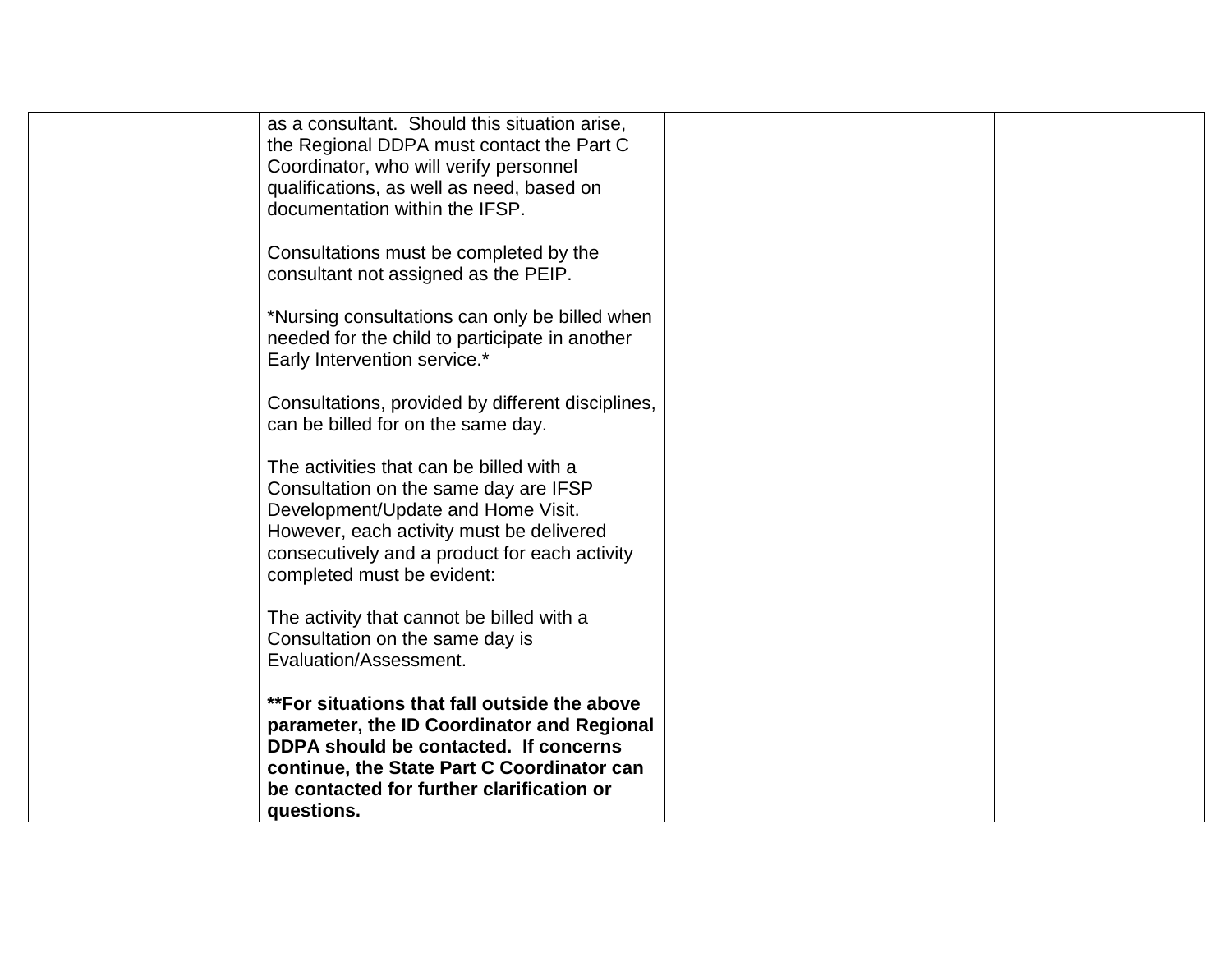### **Core Competency Areas**

Sections 1 – 4 are considered to be "Core Competency Areas" and address foundational knowledge and skill competencies that would apply to professionals involved in the North Dakota Early Intervention Program (ND EI Program).

#### 1. **Infant and Toddler Development**

#### **A person employed in ND EI Program with competence in infant and toddler development will:**

- a. Demonstrate knowledge of infant and toddler development, including the principles of growth and development (variability within domains), developmental milestone sequences, early literacy, developmental domains (cognitive, communication, physical, social-emotional, adaptive).
- b. Demonstrate knowledge of atypical development, the characteristics of prematurity and common developmental disabilities, and the potential effects on development and child-caregiver interactions.
- c. Demonstrate knowledge of the influence of environmental, cultural/linguistic, family and health/medical/socio-economic factors on child growth and development, and the ability to use evidence-based research and resources to address this influence.
- d. Identify children's strengths and challenges, analyze children's interactions and play behaviors and, with the family, guide the development of appropriate strategies to facilitate development.

#### 2. **Family-Centered Services and Supports**

#### **A person employed in ND EI Program with competence in family-centered services and supports will:**

- a. Demonstrate an understanding of the roles, responsibilities and relationships of families and the influence of these factors on the promotion of children's growth and development.
- b. Demonstrate an understanding of family-centered principles and how to collaborate with families to design and implement family-centered services.
- c. Demonstrate an understanding of how family functioning is impacted by the eligible child including respect for the diversity of families, and the strengths and resources that families contribute to the child's development.
- d. Provide accurate and balanced information to empower families to make informed decisions regarding service options to address the child and the family's priorities.
- e. Use a variety of communication methods to implement strategies that are respectful and non-biased and that reflect family's values and traditions.
- f. Understand one's personal beliefs, values and biases, and how those values may influence interactions with families.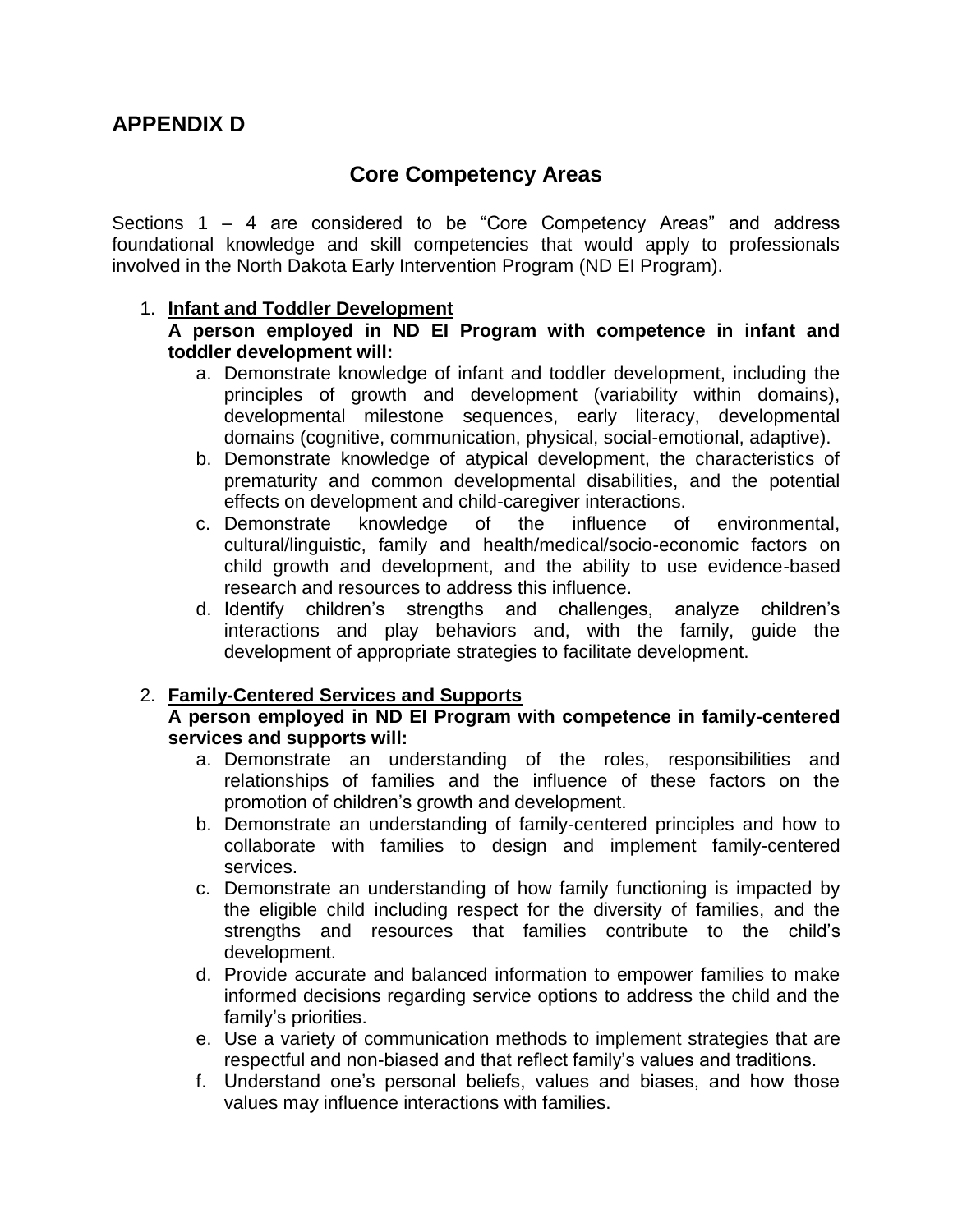- g. Assist families in the use of technology for information and support.
- h. Assist families in the use of community, state, and national resources, such as parent-to-parent connections to support children and families in advocating to meet their concerns and priorities.
- i. Recognize family members as the decision-makers regarding their children.
- j. Demonstrate effective relationship building skills, such as active listening and interviewing skills.
- k. Collaborate with families in designing and implementing activities that promote healthy behaviors, growth, and development for their children.
- l. Demonstrate the use of an ongoing family assessment process to identify family priorities, resources, and concerns, and develop recommendations for functional, routine-based interventions in natural environments based on the child's current level of functioning, and the strengths and needs of the child and family.

#### 3. **Policies and Procedures**

#### **A person employed in ND EI Program with competence in policies and procedures will:**

- a. Implement state regulations and policies concerning federal and state legislation to deliver services and programs for young children and their families.
- b. Implement knowledge of assessment of risk factors including state child abuse and neglect reporting laws to insure safety of children and families.
- c. Assist families in understanding and using procedural safeguards and due process mechanisms as needed to meet family and child priorities for services.
- d. Follow rules for confidentiality and use appropriate consent procedures.

#### 4. **Team Collaboration and Professionalism**

#### **A person employed in ND EI Program with competence in team collaboration and professionalism will:**

- a. Demonstrate an understanding of implementing the transdisciplinary approach including the roles, responsibilities and competencies within early intervention disciplines.
- b. Work effectively with families as team members and professionals from varied disciplines and roles in addressing family concerns, resources, and priorities.
- c. Consult with family and team members regarding research and current trends about best practice specific to her/his own discipline and/or job role as it relates to the child and family.
- d. Understand and apply current professional standards of practice and ethics, including sensitivity to diversity.
- e. Integrate collaboration, advocacy, and leadership skills to build consensus, create change, and influence better outcomes for children and families.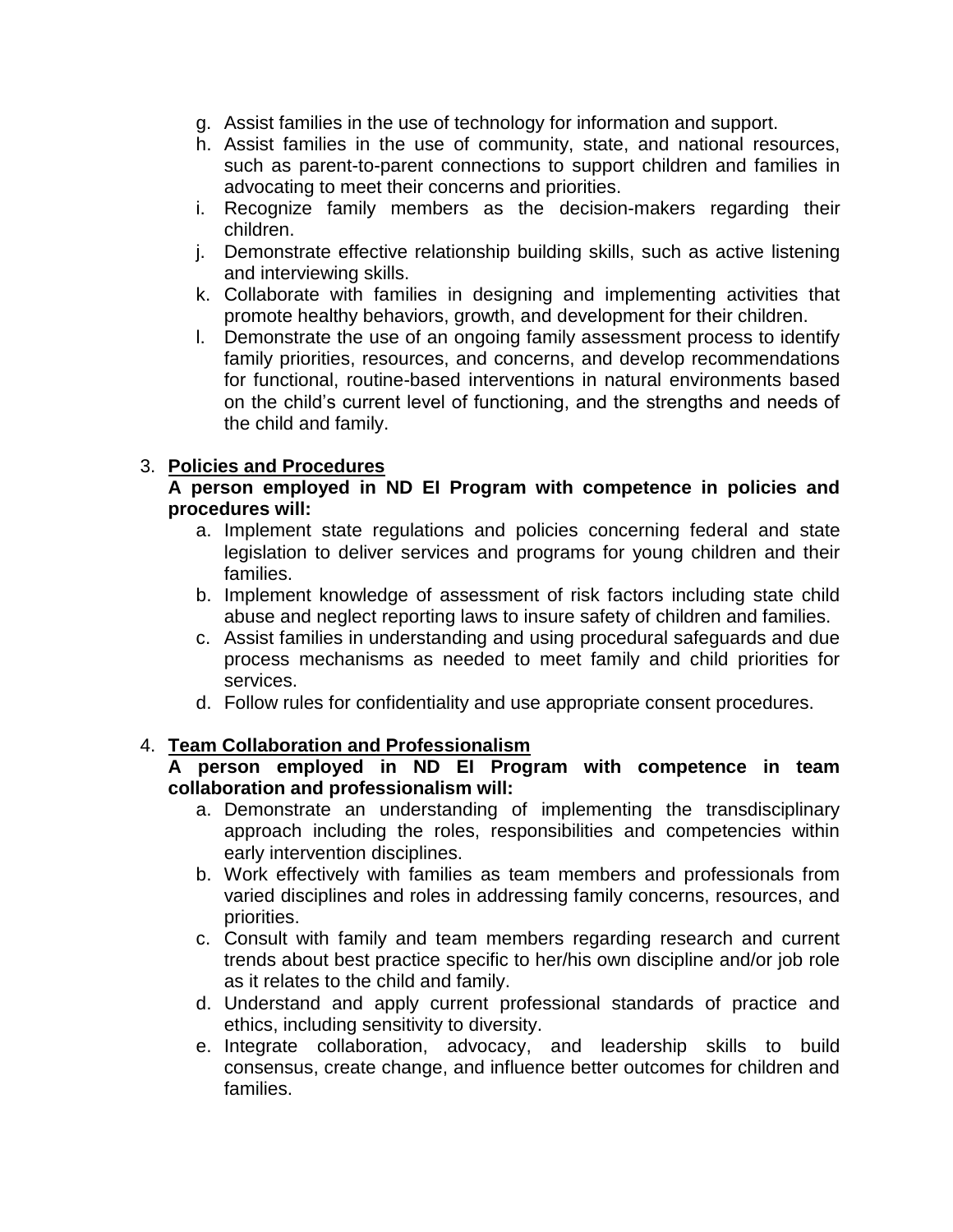## **Specific Job Roles and Responsibilities Areas**

Sections 5 – 9 are designed to address skills and knowledge competencies required by professionals to fulfill specific job roles and responsibilities. It is the intent that professionals in these positions or executing specific responsibilities would also have achieved competency in the Core Competency Areas.

#### 5. **Evaluation and Assessment**

**A person employed in ND EI Program with competence in evaluation/assessment will:** 

- a. Demonstrate knowledge of federal and state evaluation/assessment requirements and eligibility criteria.
- b. Conduct pre-assessment planning, including the collection, review, and interpretation of pre-assessment information in partnership with the family and other team members.
- c. Identify influences on evaluations/assessments including cultural, linguistic, socioeconomic, geographic, and familial variables.
- d. Select various screening, evaluation, and assessment procedures and protocols appropriate for the individual child, including norm referenced instruments, criterion-referenced scales, observational protocols, and individually-designed probes and activities.
- e. Adapt and individualize evaluation/assessment procedures to meet the unique needs of the child and family in a variety of settings.
- f. Analyze, summarize, interpret, and communicate evaluation/assessment findings in verbal and written forms using language that can be understood by the family and team members.

#### 6. **Consultation**

#### **A person employed in the ND EI Program with competence in consultation will:**

- a. Demonstrate updated knowledge regarding discipline specific learning and skill development in relation to natural learning opportunities and early learning theories.
- b. Clarify roles, responsibilities, and follow-up plans with the primary early interventionist, family and any other team members.
- c. Analyze, summarize, interpret, and communicate consultation findings in verbal and written forms using language that can be understood and be used by the family and team members.
- d. Actively partner with other team members and family members to identify, plan, and implement evidence-based practices that address the needs of the child and family.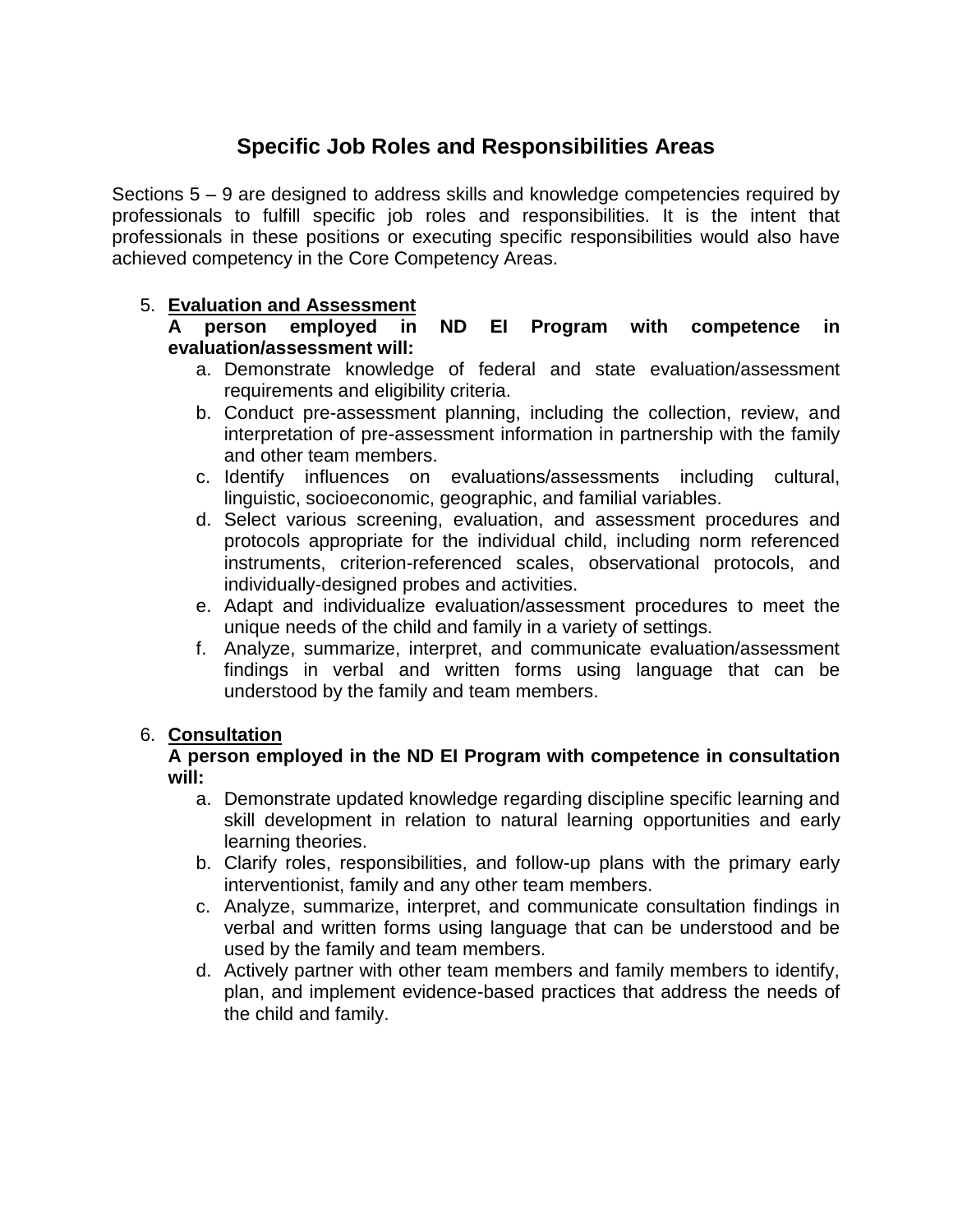#### 7. **Individualized Family Service Plan (IFSP) Development**

#### **A person employed in the ND EI Program with competence in IFSP development will:**

- a. Develop an IFSP based on the priorities of the family and other team members that is consistent with criteria in federal and state regulations,
- b. Incorporate and use evaluation/assessment, and family assessment information to develop an IFSP that is based on a child and family's routines and priorities.
- c. Develop functional and measurable IFSP outcomes, criteria, and activities.
- d. Integrate transition planning into the IFSP process following federal/state/regional/local regulations and guidelines.
- e. Ensure early intervention services are based on the needs identified in the outcomes of the IFSP.
- f. Ensure services are recorded in the IFSP and provided in timeline outlined in the IFSP.

#### 8. **Intervention Strategies and Supports in Natural Environments**

#### **A person employed in the ND EI Program with competence providing supports in natural environments will:**

- a. Facilitate visits designed to produce positive outcomes for children and families by using various models of collaboration, consultation, and coaching with families and early intervention personnel.
- b. Develop activity-based intervention strategies that are functional and developmentally appropriate within the routines and activities of the family's typical day and are grounded in evidence-based practice.
- c. Assist families and caregivers to identify natural learning opportunities and use routines of daily living to help children learn and grow.
- d. Adapt learning environments that are functional and developmentally appropriate and promote health and safety within typical routines.
- e. Guide the family and other caregivers in facilitating mobility and function including carrying, lifting, and positioning strategies.
- f. Develop individual activities using adaptive and assistive technology to facilitate a child's independence in activities of daily living.
- g. Facilitate positive social interactions among children, and between parent and child.
- h. Support families and other caregivers in using positive behavioral support strategies that will increase appropriate behavior in young children.

#### 9. **Service Coordination**

#### **In addition to being knowledgeable about and experienced in infant and toddler development, a person employed in the ND EI Program with competence in service coordination will:**

a. Ensure adherence to regulatory timelines and other procedures for federal, state, and local regulations and standards pertaining to early intervention services.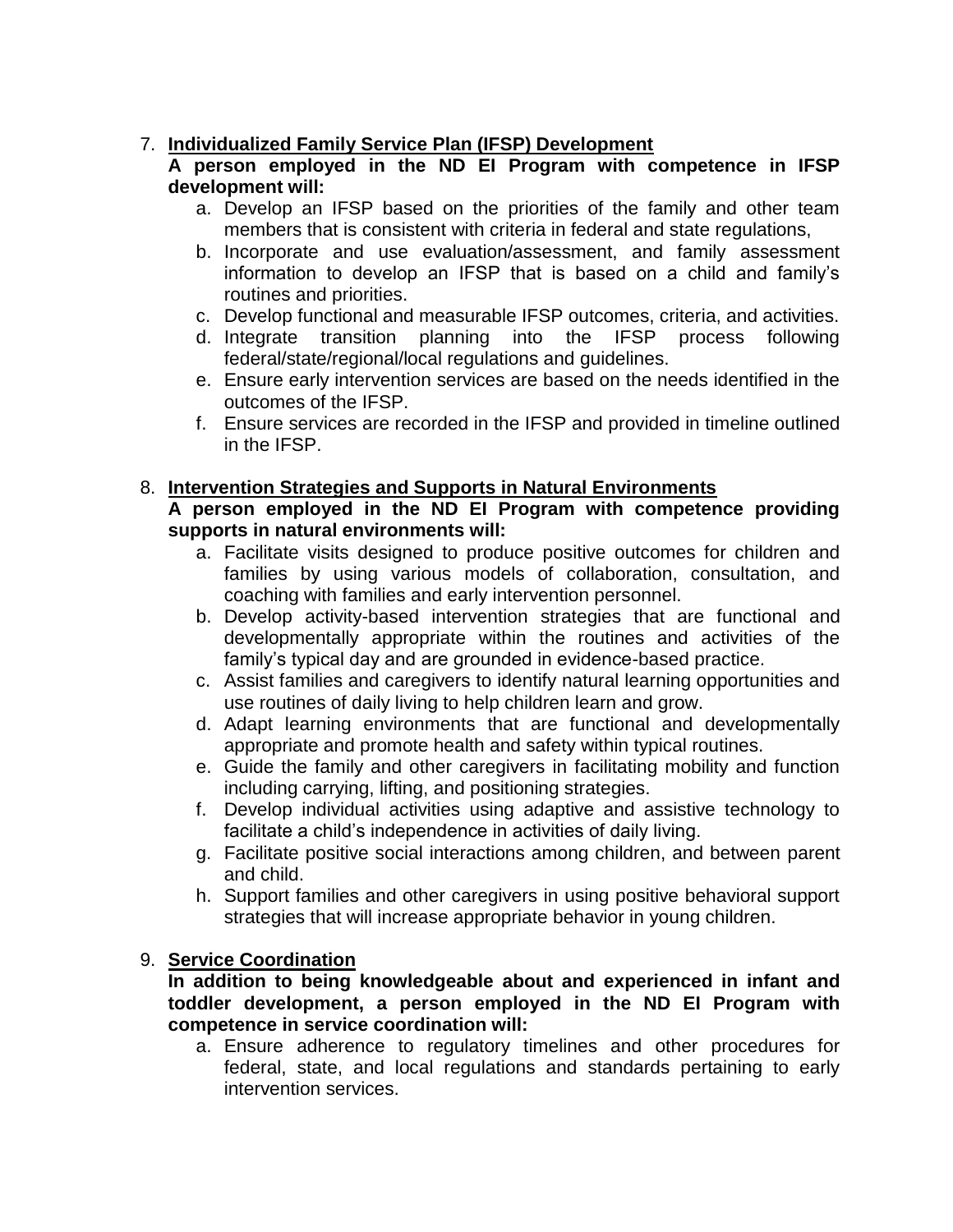- b. Collaborate with others in the community who provide services to children and families.
- c. In collaboration with the family, coordinate and monitor the referral and delivery of designated services with other agencies as appropriate for the child and family.
- d. Coordinate the organization and completion of evaluations, assessments and consultations.
- e. Coordinate, facilitate and participate in the development and review of programs plans.
- f. Coordinate the development of transition plans.

#### 10.**Program Leadership and Administration**

#### **A person employed in the ND EI Program with competence in program leadership and administration will:**

- a. Employ practices to assure compliance to state and federal regulations as well as assuring timely and accurate submission of reports to state and federal agencies.
- b. Ensure knowledge of current practices in the field of Early Intervention to promote current policies and practices are valid, effective, and in compliance.
- c. Approach situations with foresight and flexibility to make the necessary changes to comply with changing conditions and promote solutions.
- d. Employ strategies that capture family and community voices and to support the active and meaningful participation of families and community groups including those that are traditionally underrepresented.
- e. Apply understanding of diversity in communicating effectively, establishing positive relationships, and demonstrating respect to a diverse population of children and families served in the ND EI program.
- f. Implement accurate budgeting and fiscal practices to operate an Early Intervention service.
- g. Ensure that all staff have the knowledge, training, and licensure/credentials to work in the ND EI program.
- h. Implement effective employee evaluation and feedback strategies based on clear and effective job descriptions
- i. Identify and define training needs based on needs assessment and including data from staff and families.
- j. Revise program policies and procedures as needed to ensure that they reflect current program demands and respect diversity of children, families, and personnel.
- k. Ensure that program policies and program information are provided in sufficient detail and formats so that all stakeholders, including families, understand what the information means.
- l. Conduct ongoing program evaluations that are comprehensive and multidimensional to make informed programmatic decisions.